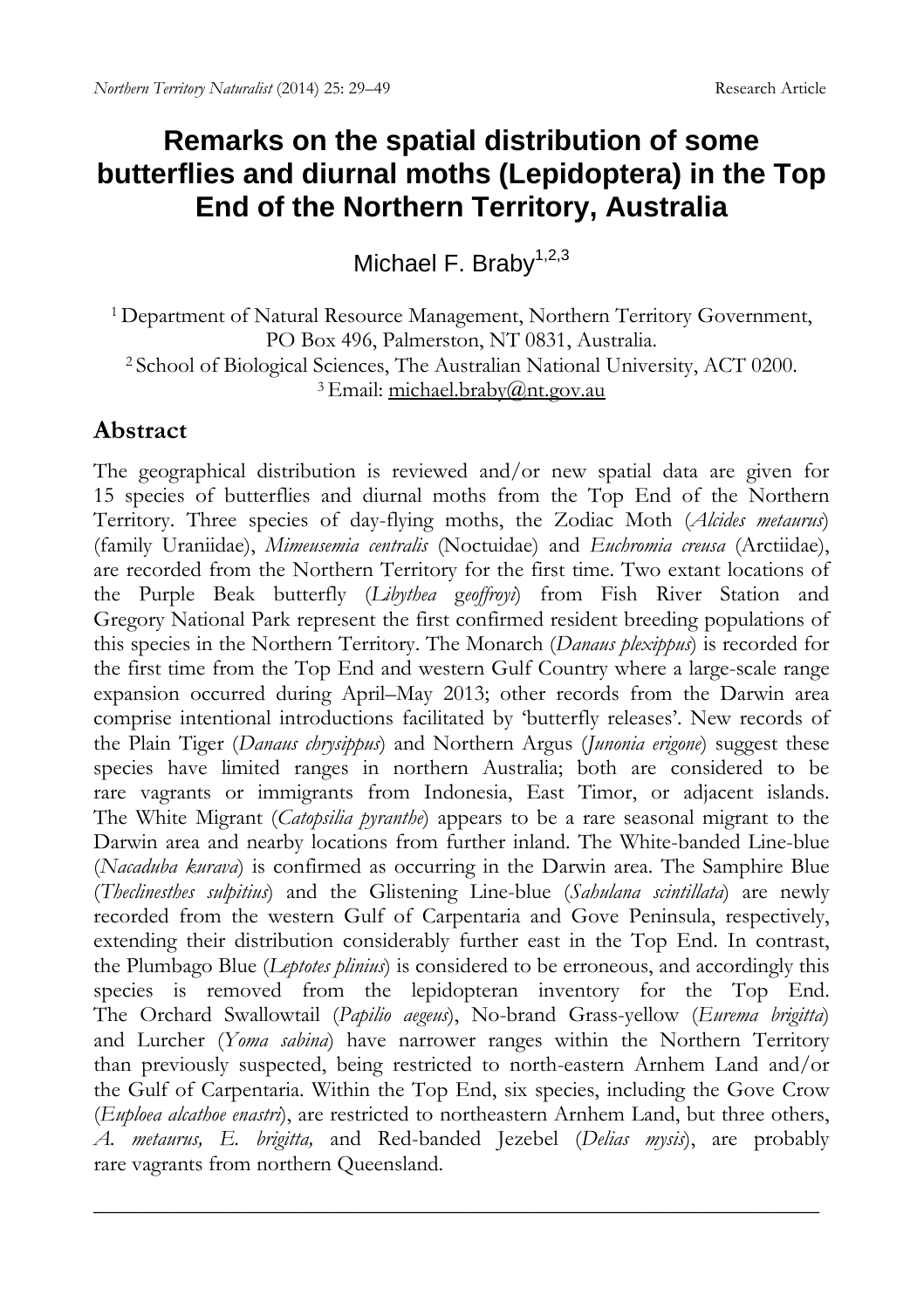# **Introduction**

The diversity, composition and geographical distribution of butterflies in northern Australia remain poorly known relative to other parts of the continent, such as eastern and southeastern Australia, where there has been a long tradition of effort by collectors. Indeed, the sheer vastness of, and extent of natural vegetation in, the Kimberley and 'Top End', two major subregions of the Australian Monsoon Tropics, coupled with limited access during the wet season, renders northern Australia one of the last frontiers on the continent for lepidopteran research (Braby 2008; Dunn & Franklin 2010; Bisa 2013).

During the course of compiling a critical inventory of butterflies and diurnal moths for this large section of Australia for conservation purposes (M.F. Braby, D. Bisa, D.C. Franklin & S. Keates, unpubl. data), a number of spatial records have come to the author's attention that require comment and clarification. Several of these have already been the subject of intense scrutiny (see Meyer *et al.* 2006; Braby 2008, 2012a), such that five species recorded from the Top End (*Oriens angustulus, Pseudoborbo bevani, Telicota mesoptis, Deudorix diovis, Theclinesthes onycha*), three species from the Kimberley (*Delias mysis, Danaus plexippus, Theclinesthes serpentatus*), plus a further two species from the Kimberley–Top End (*Pelopidas agna, Telicota ancilla*) have been removed from the inventory. This was because the records were deemed to be in error, either comprising misidentifications (determination errors), or mislabelling (transcription errors), or there was doubt regarding their authenticity with insufficient evidence provided to substantiate their presence. In another case, the taxon *Telicota ancilla baudina* proved to be a junior synonym of *T. augias krefftii* (Braby 2012a).

The aim of this article is to clarify the spatial distribution of a further four species of butterflies (*Papilio aegeus, Eurema brigitta, Yoma sabina, Leptotes plinius*) in the Top End for which there is considerable uncertainty. In addition, new spatial data are provided for 11 species of butterflies and diurnal moths in the Top End (*Alcides metaurus*, *Mimeusemia centralis*, *Euchromia creusa Catopsilia pyranthe*, *Libythea geoffroyi, Danaus chrysippus, D. plexippus, Junonia erigone, Nacaduba kurava, Theclinesthes sulpitius*, *Sahulana scintillata*), three of which represent new occurrences in the Northern Territory. During the course of conducting field work in the Top End over the past decade the author has discovered a number of new localities for species, particularly from the more remote areas. The purpose of this article, however, is not so much to document all of these 'range extensions' but to highlight and critically assess some of the more significant records. The compilation also includes two recent records which comprise new species records for the Northern Territory made by renowned naturalist I. Morris. Data concerning the arrival and rapid spread of the Tawny Coster butterfly (*Acraea terpsicore*) in the Top End and Kimberley are presented elsewhere (Braby *et al.* 2014a, b).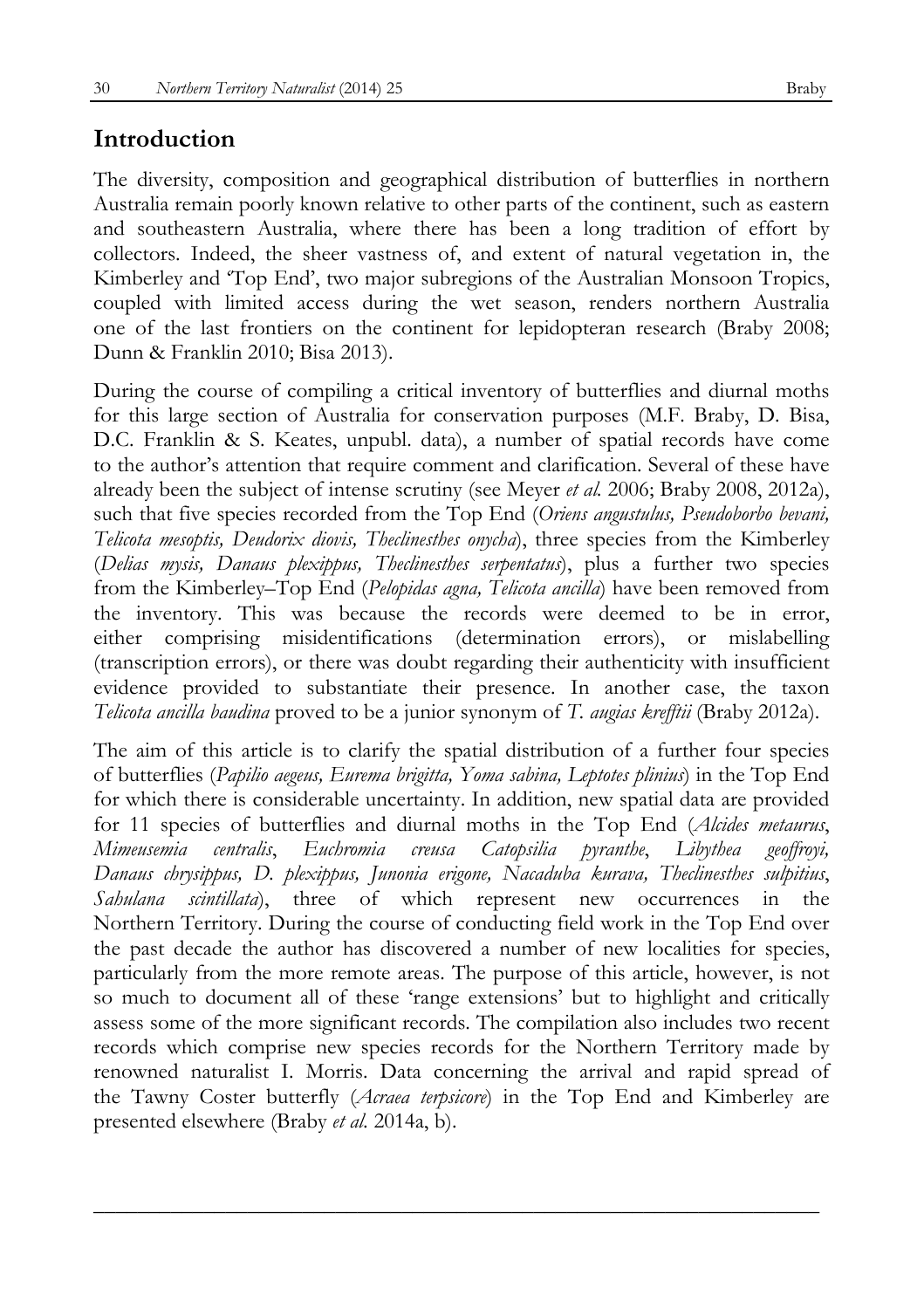Nomenclature for moths follows Nielsen *et al.* (1996), while that for butterflies follows Braby (2010b). The recent systematic review of Australian butterflies (Braby 2010b; 2011b) incorporates taxonomic changes to the fauna, together with changes in gender of species epithets, published since Braby (2000).

The following acronyms refer to repositories where material has been lodged or accessed:

| AМ           | Australian Museum, Sydney                                |
|--------------|----------------------------------------------------------|
| ANIC         | Australian National Insect Collection, Canberra          |
| <b>BMNH</b>  | The Natural History Museum, London                       |
| NMV          | Museum Victoria, Melbourne                               |
| <b>NTM</b>   | Museum and Art Gallery of the Northern Territory, Darwin |
| <b>NTEIC</b> | Northern Territory Economic Insect Collection, Darwin    |

# **Spatial records**

# **Zodiac Moth (Alcides metaurus) (Figure 1)**

This large and spectacular diurnal moth in the family Uraniidae has not previously been recorded from the Northern Territory. In Queensland, it is well known for its overwintering aggregations and migratory flights (Smithers & Peters 1977; Coleman & Monteith 1981). At Galiwinku, Elcho Island in the Wessel Islands, I. Morris (pers. comm.) recorded *Alcides metaurus* on several occasions between 1971 and 1976, usually during the 'build-up', and in November 1972 he photographed a specimen (Figure 1) feeding at flowers of a tree of the family Myrtaceae. More recently, L. Wilson (pers. comm.) collected a specimen at Drimmie Head, Nhulunbuy on Gove Peninsula, on 27 October 2006; the moth was collected at night (2000 h) as it flew around a bright light at the Alcan refinery.

# **Day-flying Moth (Mimeusemia centralis)**

This day-flying moth in the family Noctuidae, subfamily Agaristinae, has not previously been recorded from the Northern Territory. Examination of material in the ANIC indicates that, within Australia, it was known only from Queensland, extending from Cape York Peninsula, through the Wet Tropics, to Yeppoon (E.D. Edwards, pers. comm.). At Lee Point, Casuarina Coastal Reserve (12.3316ºS, 130.8944ºE), the author observed two males, one of which was collected (voucher specimen:  $1\textcircled{3}$  MFBC 00028 (ANIC)), at approximately 0800 h on 18 December 2007 in coastal semi-deciduous monsoon vine thicket. The individuals did not fly (except when disturbed), but were at rest low down on foliage, or sometimes tree trunks, with the head and body oriented downwards and wings folded in the tent position over the abdomen.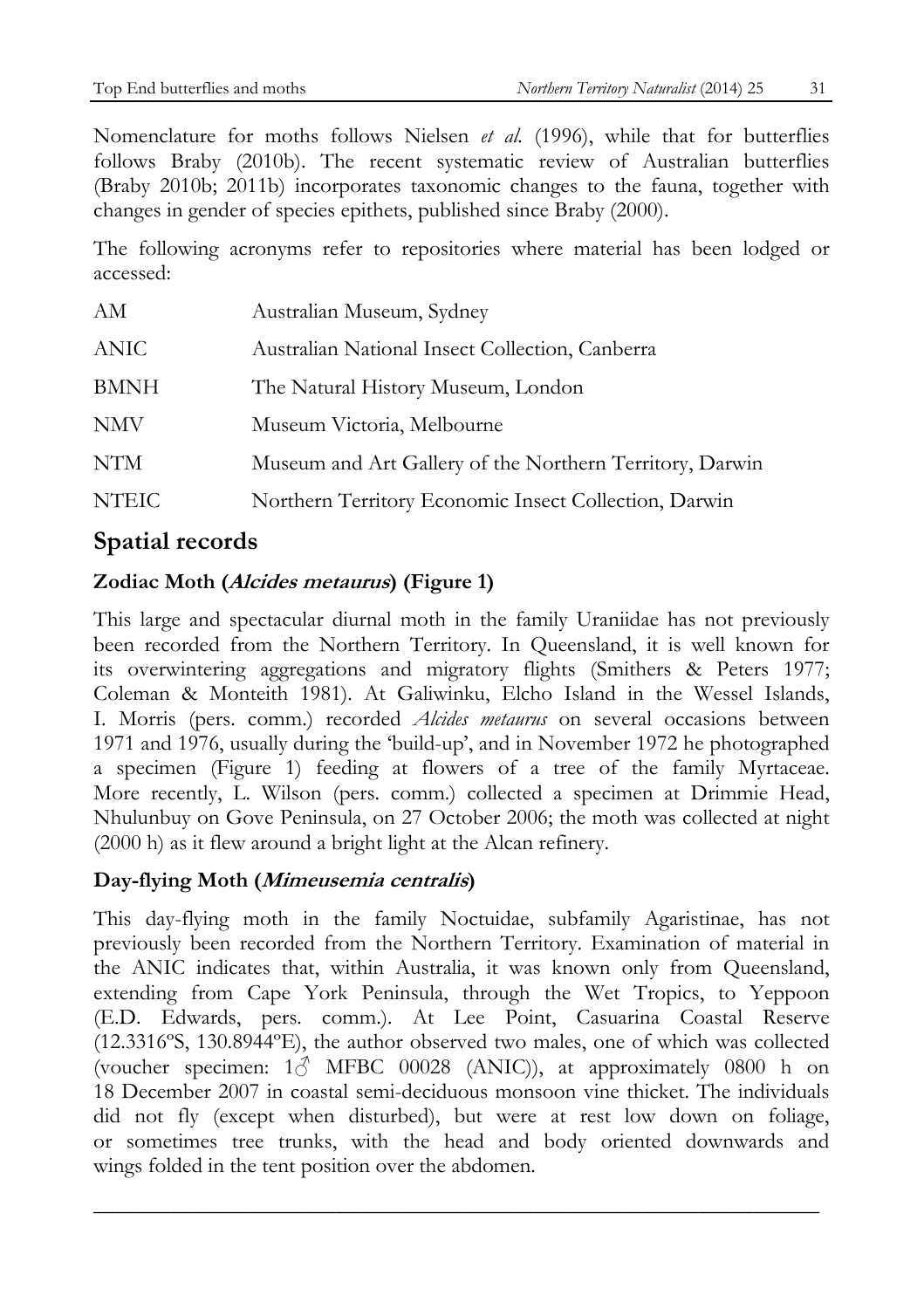#### **Day-flying Moth (Euchromia creusa) (Figure 2)**

This spectacular diurnal moth in the family Arctiidae has not previously been recorded from the Northern Territory. Within Australia, it occurs from the Torres Strait islands (including Murray, Warraber (Sue), Moa (Banks) and Thursday Islands), to Cape Hillsborough near Mackay in coastal central Queensland, where it may be seasonally abundant (Common 1990). I. Morris (pers. comm.) photographed a specimen (Figure 2) perched on a sandstone rock near Oenpelli in central Arnhem Land in December 1993. It was the only individual encountered.



**Figures 1, 2.** Two species of diurnal moths newly recorded from the Northern Territory: **1.** Zodiac Moth (*Alcides metaurus*) from Elcho Island; **2.** *Euchromia creusa* from central Arnhem Land. (I. Morris)

#### **Orchard Swallowtail (Papilio aegeus aegeus)**

In northern Australia west of Cape York Peninsula, this large papilionid butterfly has been recorded in the NT from Groote Eylandt (Common & Waterhouse 1981), Marchinbar Island in the Wessel Islands (Dunn & Dunn 1991; Fenner 1991), Gove Peninsula (Dunn & Dunn 1991; Braby 2011a), and in QLD at Doomadgee (Puccetti 1991) and Karumba (Braby 2000), QLD. The larval food plants include *Micromelum minutum* (Rutaceae) on Marchinbar Island (Fenner 1991) and *Citrus* sp. (Rutaceae) at Nhulunbuy (Braby 2011a). The species has also been recorded in the intervening region of Limmen National Park, NT, where N. Collier and the author observed a male at the Nathan River Ranger Station (15.5768ºS, 135.4278ºE) on 14 May 2009: the specimen was observed flying in a large open area at the station residents' quarters at 1220 h and then again at 1240 h, suggesting that it was patrolling a mate-location site. Dunn & Dunn (1991), and subsequently Braby (2000, 2004), indicated that the species occurs further west at Darwin, the location of which was based on a record by J.T. Moss who collected a male and female at the RAAF base (adjacent to Darwin airport). The specimens, labelled "Darwin, NT, 30 Jan. 1978,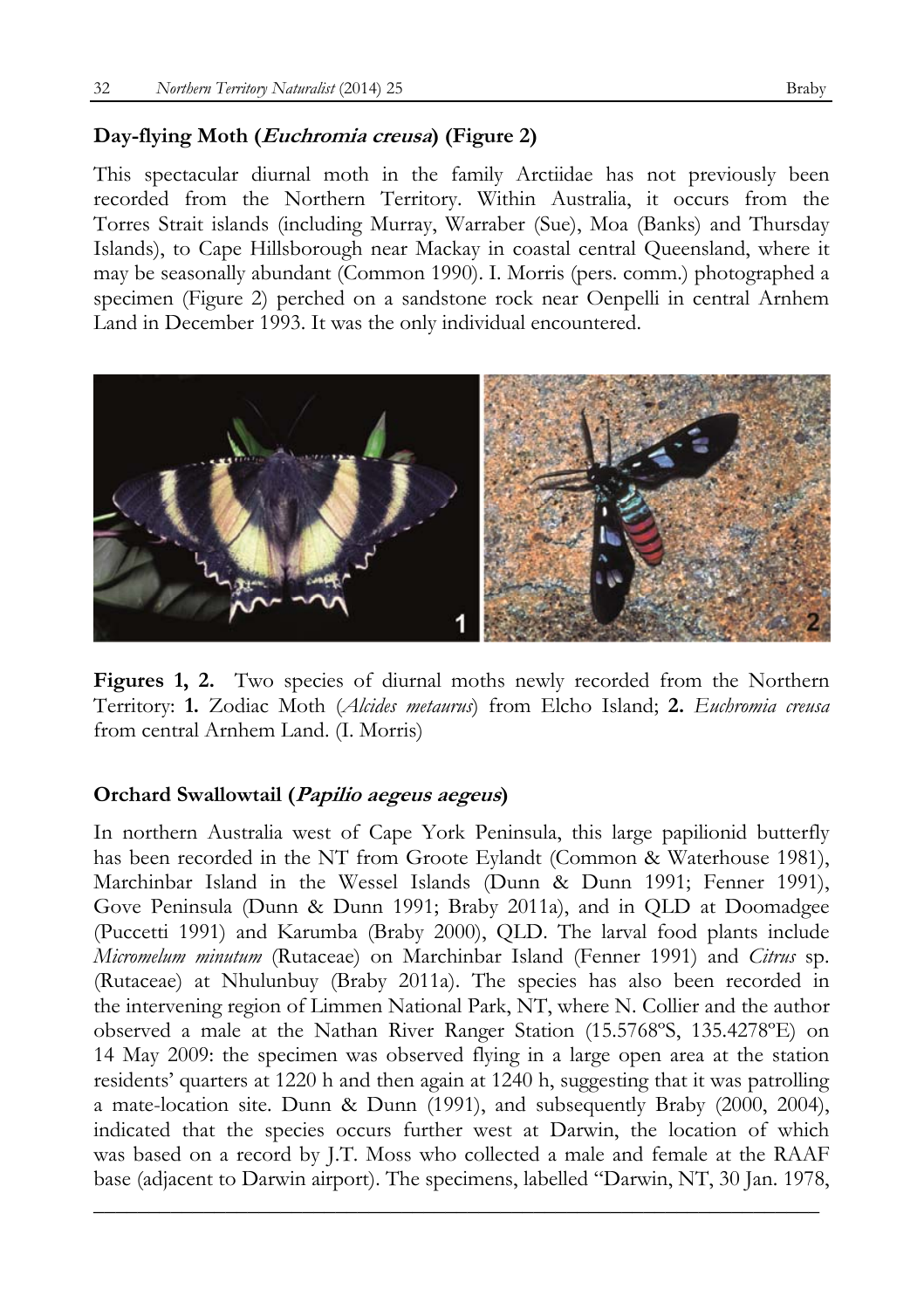J.T. Moss", are currently in the private collection of J.T. Moss (pers. comm.) who recalls that "My recollections are hazy but there would have been others as well as the voucher pair. They are slightly below average size for normal *P. aegeus*." The record is curious because *P. aegeus* is not known to occur in the northwestern corner of the Top End, and there is no evidence of an extant breeding population persisting in the Darwin area (see also Meyer *et al.* 2006). Presumably the species was accidentally introduced to the suburbs of Darwin in the 1970s following Tropical Cyclone Tracy, but those founders failed to establish.

# **White Migrant (Catopsilia pyranthe crokera)**

There are few records of this migratory pierid butterfly from the northern coastal areas of the Top End. Braby (2000) listed the species from Darwin, but Meyer *et al*. (2006) questioned its occurrence in the Darwin area, although they did acknowledge that adults may possibly be encountered during irregular seasonal migrations. Examination of material preserved in the NTM and NTEIC revealed a total of 13 specimens from the Darwin area collected during three periods: between June and August 1975 (3 $\circ$ ), between December 1975 and February 1976 (6 $\circ$ , 1 $\circ$ ) and in March–April 1979 (2 $\circ$ , 1 $\circ$ ) (Table 1). In addition to these specimens, S. Keates and the author observed one individual at Darwin High School adjacent to the George Brown Botanic Gardens near Bullocky Point, Darwin (12.4377ºS, 130.8337ºE), at 1220 h on 17 March 2010. The specimen settled on the ground (lawn) for a few minutes and, whilst settled, the author was able to carefully approach within 1 m, confirm its identity, sex and phenotypic form. The specimen was a male in good condition and comprised the dark form; it was clearly distinguished from the Lemon Migrant (*Catopsilia pomona*) by the pale brown striations on the underside. Subsequently, the author also recorded the species at Dundee Beach (12.7277ºS, 130.3564ºE) on 19 April 2012. At this location, large numbers of adults (> 30) were recorded flying along edges of rainforest or in more open areas close to the beach during the afternoon (voucher specimens:  $1\textcircled{}^{\wedge}$  MFBC 00781 (ANIC),  $1\textcircled{}^{\wedge}$ MFBC 00120 (ANIC), 1♀ NTM I.006278).

# **No-brand Grass-yellow (Eurema brigitta australis)**

In Australia, *Eurema brigitta* occurs commonly along the eastern seaboard, but Waterhouse & Lyell (1914), Common & Waterhouse (1981), Dunn & Dunn (1991) and Braby (2000, 2004) all indicated that it also occurs in the Top End, its occurrence being based on published records for Darwin (Waterhouse & Lyell 1914), Pine Creek (Angel 1951) and Daly River (Hutchinson 1978). Meyer *et al*. (2006) did not record the species in the Darwin area and called for further data to confirm its existence in the region. Extensive field investigations during the past decade by D. Bisa, D.C. Franklin and S. Keates (pers. comm.) and the author have failed to detect this species in the Northern Territory, calling into question the validity of previous records.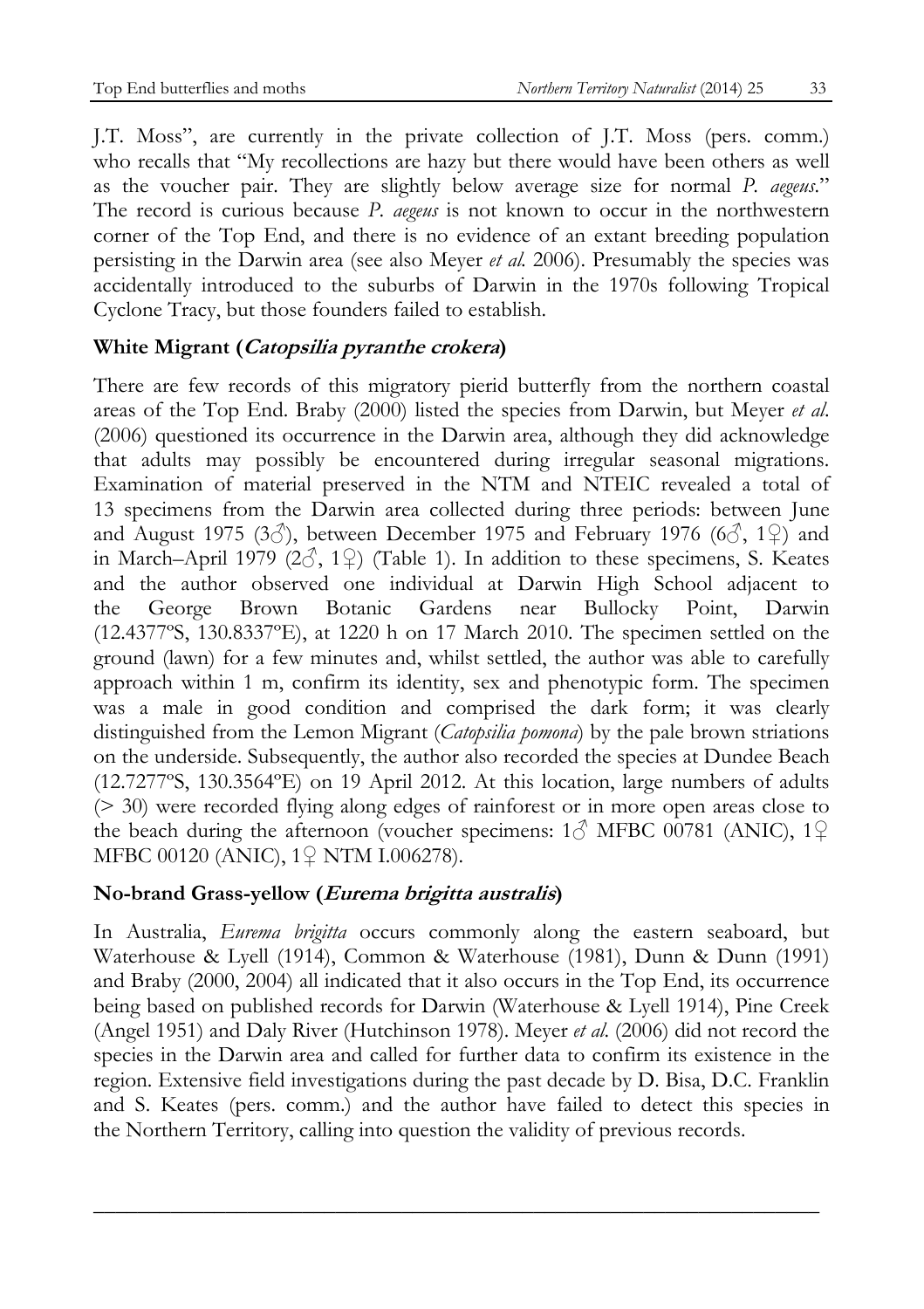| Location                                          | Date          | Observer Name          |                    | Specimen Repository and voucher number |
|---------------------------------------------------|---------------|------------------------|--------------------|----------------------------------------|
| Millner, Darwin                                   | 7 June 1975   | A.J. Dartnall          |                    | NTM I.002642                           |
| Smith St, Darwin                                  | 28 June 1975  | A.J. Dartnall          |                    | NTM I.002640                           |
| Vesteys Beach, Darwin                             | August 1975   | Blder                  |                    | NTM I.002644                           |
| NT Museum, Darwin                                 | 3 Dec. 1975   | I. Elder               |                    | NTM 1.005296, NTM 1.005297             |
| Esplanade, Darwin                                 | 4 Dec. 1975   | J. Elder               |                    | NTM 1.002637, NTM 1.002638             |
| Howard Springs                                    | 9 Dec. 1975   | A.J. Dartnall          |                    | NTM I.002641                           |
| Smith St, Darwin                                  | 9 Dec. 1975   | A. Hantos              |                    | NTM I.002639                           |
| Fannie Bay, Darwin                                | 29 Feb. 1976  | A.J. Dartnall          |                    | NTM I.002643                           |
| Quarantine Nursery,<br>Berrimah Farm <sup>*</sup> | 28 March 1979 | L. Hall / M. Neal      | 18/19              | NTEIC 174 / NTM 1002748                |
| Berrimah Farm<br>Forestry Section,                | 19 April 1979 | S. Collins             |                    | NTEIC <sub>180</sub>                   |
| Bullocky Point, Darwin                            | 17 March 2010 | M.F. Braby & S. Keates | $\tilde{\tilde{}}$ | observation                            |
|                                                   |               |                        |                    |                                        |

**Table 1.** Records of the White Migrant (*Catopsilia pyranthe*) in the Darwin area, NT. Table 1. Records of the White Migrant (Catapsilia pyranthe) in the Darwin area, NT.

\* An additional label reads "Ex. Cassia occidentalis" \* An additional label reads "Ex. Cassia occidentalis"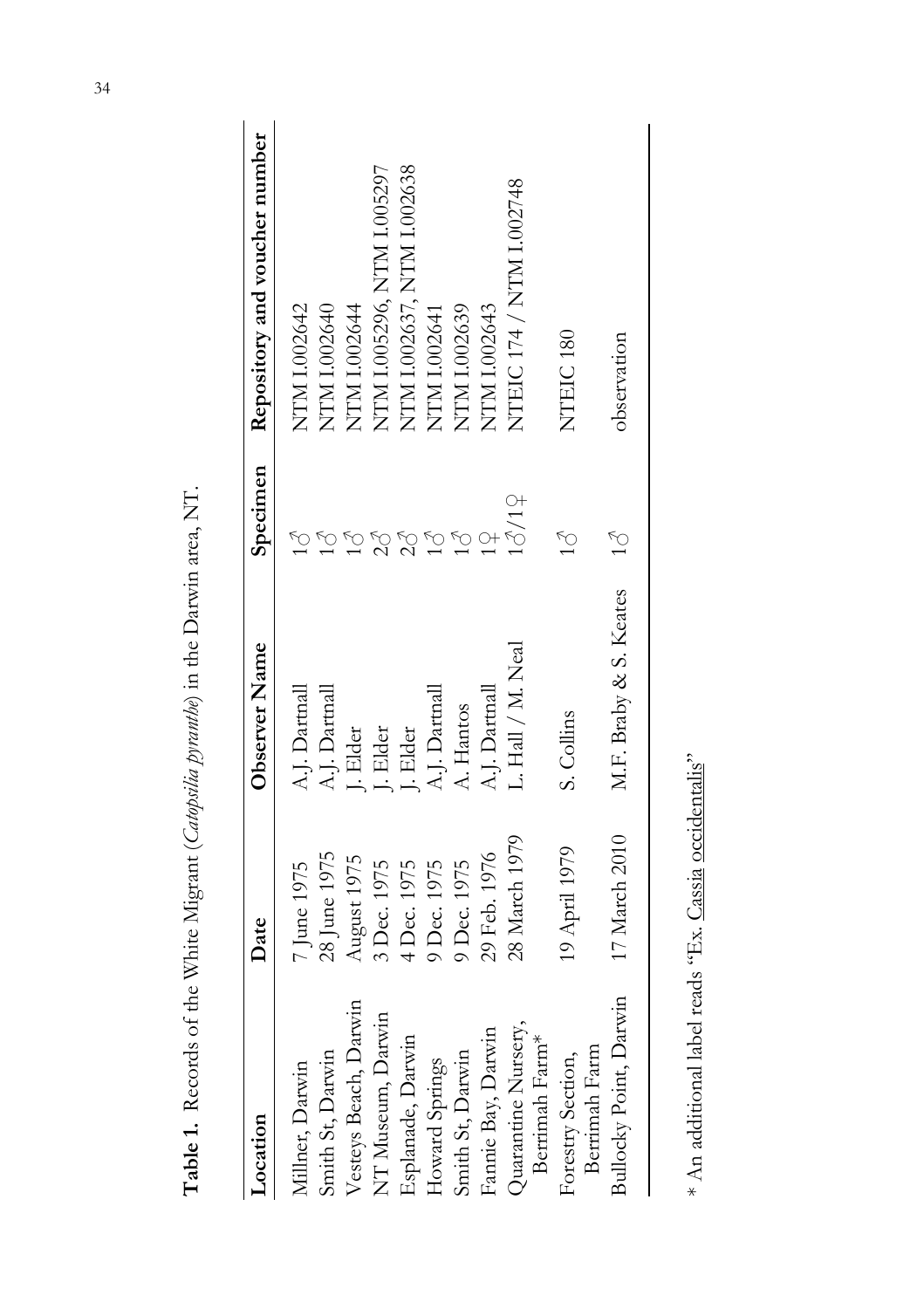Waterhouse & Lyell's (1914) published record for 'Port Darwin' was based on F.P. Dodd material, but personal examination of these historic specimens from the Northern Territory in the AM revealed that several catalogued under the name *Eurema brigitta* had been misidentified: a male labelled "P. Darwin, 16.2.09, F.P. Dodd", "KL15635", "G.A. Waterhouse Collection" proved to be the wet-season form of *E. laeta*; and a female labelled "Groote Eylandt, N. Territory, N.B. Tindale | Nov. 1921", "KL15636", "G.A. Waterhouse Collection" is also *E. laeta.* A second female labelled "P. Darwin, 16:2:09, F.P. Dodd", "G.A. Waterhouse Collection", "KL15635" is *E. brigitta*, but the specimen is unusually marked and it may have been mislabelled following Dodd's return to Kuranda after his 10 month visit to Darwin in 1908–1909. The only reliable record of this species in the Northern Territory is a worn female in the ANIC labelled "11.01S 136.45E, Rimbija Is., Wessel Islands, NT, 18 Jan. 1977, E.D. Edwards" (see also Dunn & Dunn 1991).

# **Purple Beak (Libythea geoffroyi genia) (Figure 9)**

Although this nymphalid butterfly may be locally abundant in the Kimberley (e.g. Williams *et al.* 2006; Meyer *et al.* 2013), in the Northern Territory it is rare and very poorly known. Available temporal data in the Kimberley (records held in the Department of Land Resource Management's Flora and Fauna invertebrate atlas) suggest the species is seasonal, with adults recorded from January to July but mainly during the late wet and early dry seasons (March–May). When Waterhouse (1938, p. 219) described the taxon *genia* he recorded it from 'Darwin', noting that "Mr. G. Lyell has a small specimen from Darwin, which is no doubt this race." Waterhouse & Lyell (1914) previously listed the species from Darwin (under the name *nicevillei*) and this record was probably based on Lyell's specimen. Subsequently, Common and Waterhouse (1981) recorded the subspecies from Rimbija Island, and this location was based on two males in the ANIC, one labelled "11.01S 136.45E, Rimbija Is., Wessel Islands, NT, 18 Jan. 1977, E.D. Edwards" and the second labelled similarly but with date "21 Jan. 1977". The only other occurrence of the species in the Northern Territory is that of Meyer *et al*. (2006) who recorded it at Palmerston near Darwin, the record being based on a single male captured by G. Martin (pers. comm.) in the early 1990s. Hence, the subspecies *genia* was hitherto known in the Northern Territory from a total of four males from only two locations. It is of interest then that the author has discovered extant populations of *L. geoffroyi* (Figure 9) at two new locations. The first of these was at Fish River Station 15 km SE of the homestead (14.2812ºS, 130.9864ºE) during which five adults were collected (voucher specimens: 1♂ NTM I.006387, 1♂ NTM I.006389, 1♂ MFBC 00792 (ANIC),  $1\sqrt{2}$  NTM I.006388) on 1–2 May 2012. On both days small numbers of adults were active for brief periods, between 1130–1400 h, flying rapidly around, or perching on outer twigs of, mature trees of *Celtis philippensis* approximately 3–5 m above ground level. A pupal exuvium (Figure 8) was also found on the underside of a leaf of a sapling (ca. 2.5 m high) of *C. philippensis*, not far from the apex of the plant,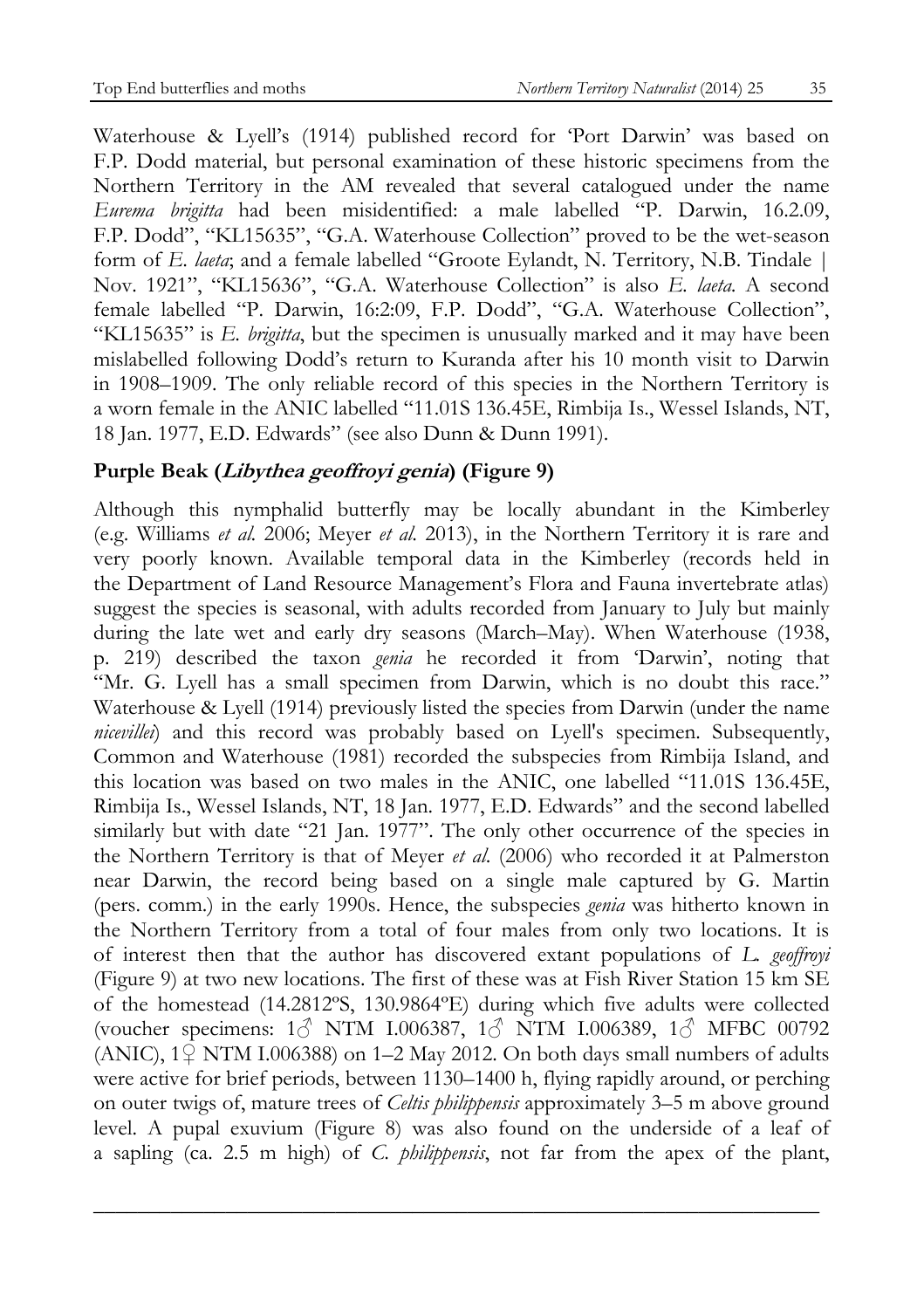

**Figures 3–9.** Purple Beak (*Libythea geoffroyi*) in the Northern Territory: **3.** habitat at Fish River Station showing semi-deciduous monsoon vine thicket on dolostone outcrop; **4.** habitat at Limestone Gorge, Gregory National Park, showing semi-deciduous monsoon vine thicket on limestone karst; **5.** mature trees of the larval food plant *Celtis philippensis* at Fish River Station; **6.** foliage of *C. philippensis*; **7.** fruits of *C. philippensis*; **8.** pupal exuvium on underside of leaf of larval food plant, Fish River Station; **9.** adult male on the larval food plant, Gregory National Park. (M.F. Braby)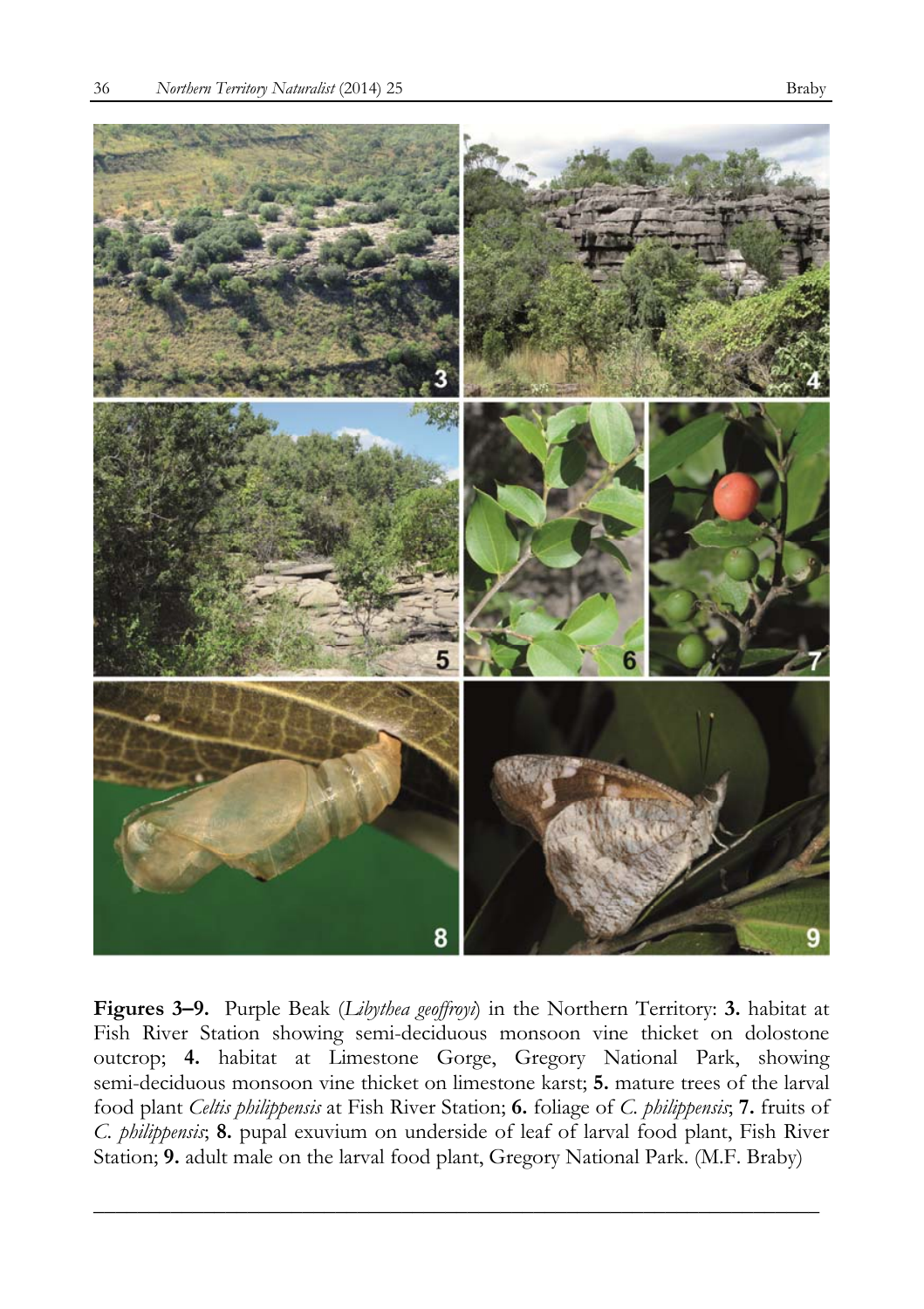the foliage of which had been extensively eaten. The larval food plant grew in abundance in semi-deciduous monsoon vine thicket on an isolated dolostone hill (Figures 3, 5–7) that was surrounded by savannah woodland; the site showed no evidence of fire and many of the *C. philippensis* trees were large and presumably very old. The second location was at Limestone Gorge, Gregory (Judbarra) National Park (16.0477ºS, 130.3940ºE). Two males in fresh condition were collected by L.J. Aitchison and the author (voucher specimens:  $1\textcircled{3}$  MFBC 00806 (ANIC),  $1\textcircled{}^2$  MFBC 00807 (ANIC)) at this site, at 1115 h and 1400 h, on 31 March 2013. They were drinking from damp mud along the main walking track within the gorge flanked by steep limestone cliffs and karst formations supporting extensive patches of semi-deciduous monsoon vine thicket dominated by *C. philippensis* (Figure 4)*.* 

### **Plain Tiger (Danaus chrysippus cratippus)**

This species is very poorly known from Australia. Its taxonomic distinction from *D. petilia* is currently under review (M.F. Braby, G.E. Farias Quipildos, R.I. Vane-Wright and D.J. Lohman, unpubl. data). In the Top End, *Danaus chrysippus cratippus* was previously recorded from Black Point, Cobourg Peninsula (Common & Waterhouse 1981), based on a single male specimen in the ANIC collected on 30 January 1977 by E.D. Edwards. It has also been recorded further east from Thursday Island in the Torres Strait Islands, QLD, based on a single specimen collected on 25 April 1995 (Lambkin 2009). These are the only previous records of *D. chrysippus* from Australia. During field work on Cobourg Peninsula in February–March 2007, a relatively large number of adult Plain Tigers were recorded, with 13 specimens (8 $\circ$ , 5 $\circ$ ) collected from several sites by D.A. Lane and the author. The adults occurred together with the Lesser Wanderer (*D. petilia*) and the Swamp Tiger (*D. affinis*), but their flight was somewhat faster and more powerful than that of those species. They were much scarcer, with *D. petilia* being approximately three times more abundant than *D. chrysippus*. Most specimens of *D. chrysippus* were recorded in paperbark swampland along the edge of freshwater lagoons. In this habitat, males were noted to establish mate-location sites by perching low down on reeds and dead branches for short periods before dispersing to other sites. A freshly emerged female was collected at 1300 h on 21 February, drying its wings, low down in foliage. An empty pupal exuvium of a *Danaus* sp. was located nearby on the vine *Cynanchum carnosum* (Apocynaceae), which grew abundantly in the habitat, and it may have been the pupa from which the female had emerged. Another female was observed flying close to the ground searching the *C. carnosum* vines at 1155 h on 15 March, but she did not oviposit. The sites at Cobourg Peninsula were revisited by K. Nishida and the author in April 2008, but despite extensive searches there was no evidence of *D. chrysippus* and all the orange-coloured specimens of *Danaus* captured were *D. petilia*.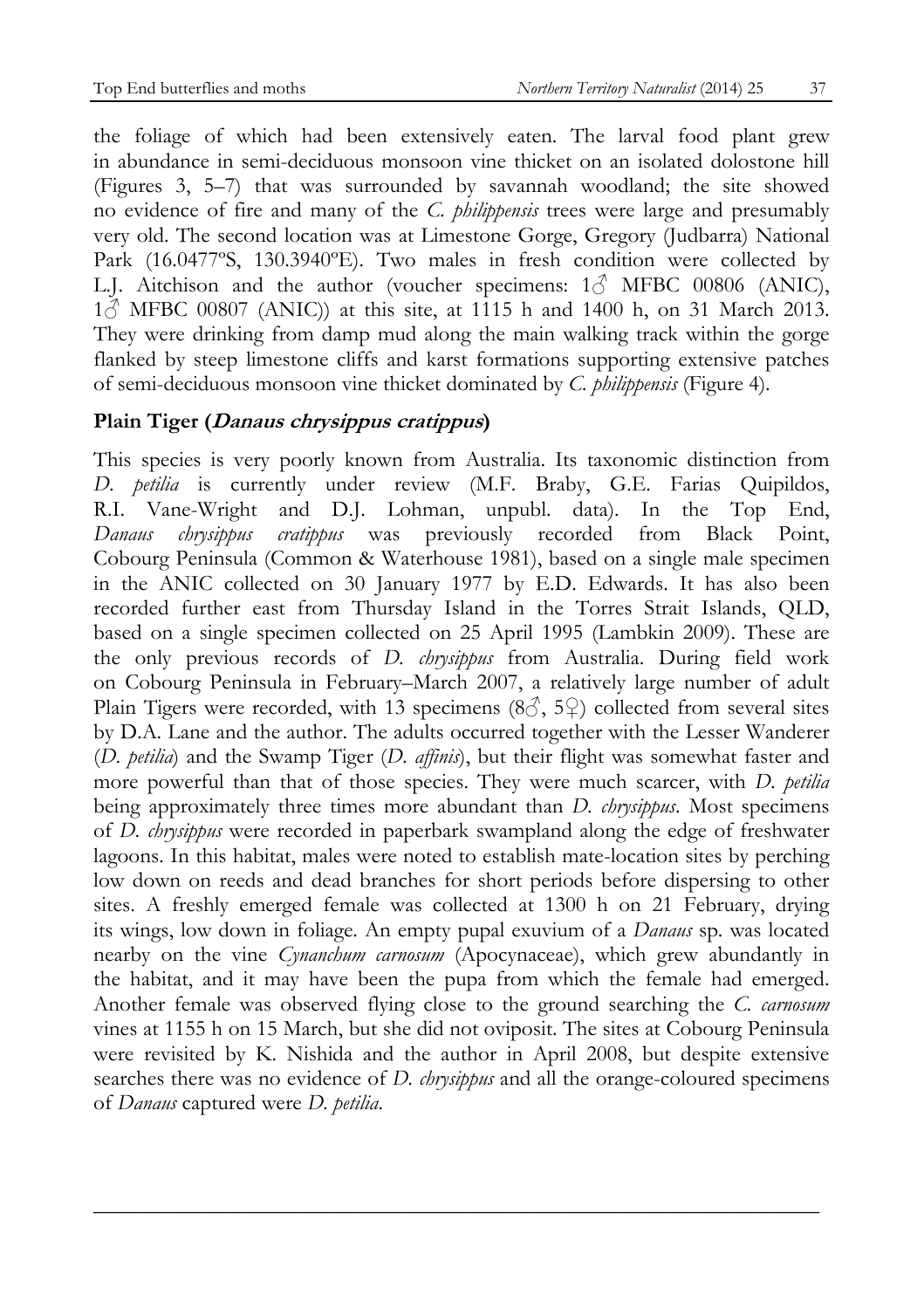#### **Monarch (Danaus plexippus)**

There are few records of *Danaus plexippus* from northwestern and northern central Australia. The species is not known to breed in the Top End, and a record from the Kimberley (Dunn 1980) is possibly unreliable (Braby 2012a). Several recent records from Darwin, Darwin's outskirts and elsewhere in the Top End are therefore of interest and merit comment. The first of these comprises a freshly emerged female that the author collected near the Amphitheatre of the Museum and Art Gallery of the Northern Territory, at Bullocky Point, Darwin, on 2 September 2009 (deposited in NTM). That specimen had almost certainly originated from a release of butterflies as part of a wedding which was held the previous day in the Museum grounds by 'All About Party Hire', who purchased live Monarchs from the company Butterfly Releases Pty Ltd based in Brisbane. The next record was at Holmes Jungle Conservation Park near Darwin where the author observed an adult in fresh condition between 1645 and 1647 h flying in an open recently-slashed grassy area adjacent to Vanderlin Drive on 5 March 2013. The specimen flew with a powerful flight 1–2 m above the ground and it came within a few metres of the author so that it was readily identified by its large size and distinctive dark orange-brown colour pattern. Subsequently, the species was observed in Kakadu National Park sometime during April 2013 by T. Christopherson, and then during May 2013 the author recorded it near Borroloola and near Elliott, NT, as well as at several sites in the Gulf Country of northwestern Queensland not far from the Northern Territory border (Table 2). Most of these sightings comprised single individuals, but at Karumba, QLD, many adults were seen. Perhaps significantly, a single individual was also observed in central Australia in May 2013. J. Archibald informed me that on 19 May 2013 he and S. Richards observed an adult flying westwards at the Palmer River Crossing on the track to Illamurta Springs, Henbury Station, NT (24.5405ºS, 132.6658ºE). The observation was made at 1230 h on a fine warm breezy day.

The most recent record of *D. plexippus* was on 30 November 2013 when an adult in perfect condition (recently emerged) was collected from a coastal monsoon vine thicket in the Gunn Point area (12.2276ºS, 131.0312ºE) (c. 30 km NE of Darwin) by D. Bisa and the author (voucher specimen:  $1\textcircled{}1.008997$  (NTM)).

#### **Northern Argus (Junonia erigone)**

In Australia, this species of butterfly was previously known only from a single female in the ANIC collected from Rimbija Island, Wessel Islands, NT, on 18 January 1977 by E.D. Edwards (Edwards 1977). At Black Point, Cobourg Peninsula  $(11.1551°S, 132.1439°E),$  the author sighted a male on 8 February 2007. The individual was observed at close range (within a few metres) at 1200 h for approximately 5 mins, during which time it patrolled (with a gliding flight with wings held at 180<sup>o</sup>) or perched (with wings widely expanded) on the ground in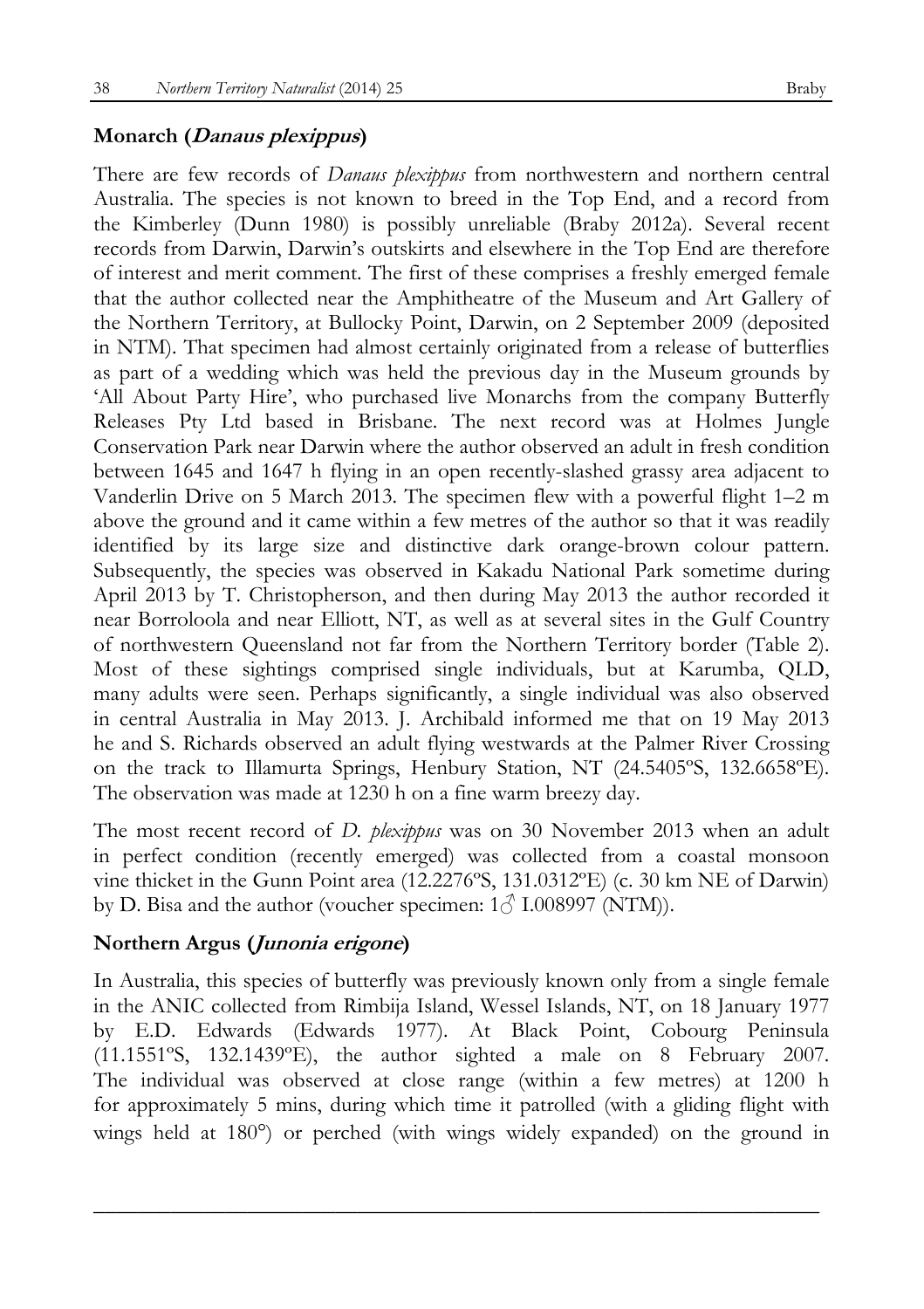| and northwestern Queensland during 2013. Co-ordinates are in decimal degrees and WGS84 datum |                        |                                 |                                                 |                                    | Table 2. Records of the Monarch (Danaus plexippus) from the Top End and western Gulf Country of the Northern Territory |
|----------------------------------------------------------------------------------------------|------------------------|---------------------------------|-------------------------------------------------|------------------------------------|------------------------------------------------------------------------------------------------------------------------|
| Location                                                                                     |                        | Latitude Longitude Date         |                                                 | Observer Name                      | Comments                                                                                                               |
| (Vanderlin Dve), NT<br>Holmes Jungle CP                                                      |                        |                                 | 12.4027°S 130.9238°E 5 March 2013               | M.F. Braby                         | 1 adult observed at 1645 h                                                                                             |
| near South Alligator Ranger<br>Station, Kakadu NP, NT                                        |                        | 12.6830°S 132.4722°E April 2013 |                                                 | T. Christopherson 1 adult observed |                                                                                                                        |
| 50 km SSE of town Elliott<br>(Stuart Hwy), NT                                                |                        | 17.9727°S 133.4321°E 7 May 2013 |                                                 | M.F. Braby                         | in a northerly direction on eastern side of<br>1 adult observed at 1030 h flying slowly<br>hwy                         |
| Mt Isa (Mullan St-Marian St),<br>GTO                                                         |                        | 20.7259°S 139.5001°E 9 May 2013 |                                                 | M.F. Braby                         | 1 adult observed at 1025 h EST flying<br>slowly in a northerly direction                                               |
| Karumba, QLD                                                                                 |                        |                                 | 17.4866°S 140.8376°E 10, 12 May 2013 M.F. Braby |                                    | > 20 adults observed in town and at<br>Karumba Point (16 MFBC 00808)<br>(ANIC)                                         |
| 36 km E of Karumba, QLD<br>Walker Creek,                                                     |                        |                                 | 17.4719°S 141.1794°E 13 May 2013                | M.F. Braby                         | 1 adult observed during late morning                                                                                   |
| Burketown, QLD                                                                               |                        |                                 | 17.7410°S 139.5471°E 14 May 2013                | M.F. Braby                         | 1 adult observed at 0930 h EST feeding<br>on flowers of Melaleuca tree                                                 |
| Burketown-Doomadgee Rd, QLD<br>Gregory River crossing,                                       |                        |                                 | $17.8913$ °S 139.2862°E 14 May 2013             | M.F. Braby                         | 1 adult collected (1 $\circ$ NTM I.008711)                                                                             |
| Hells Gate Roadhouse, QLD<br>48 km N of Borroloola, NT                                       | 17.4554°S<br>15.6301°S | 138.3560°E<br>136.3823°E        | 14 May 2013<br>15 May 2013                      | M.F. Braby<br>M.F. Braby           | 1 adult observed at 1620 h flying slowly<br>1 adult observed at 1215 h EST<br>in a north-westerly direction            |
| Gunn Point, NT                                                                               |                        |                                 | 12.2276°S 131.0312°E 30 Nov.2013                | M.F. Braby<br>& D. Bisa            | 1 adult collected in coastal monsoon vine<br>thicket (18 NTM I.008997)                                                 |

39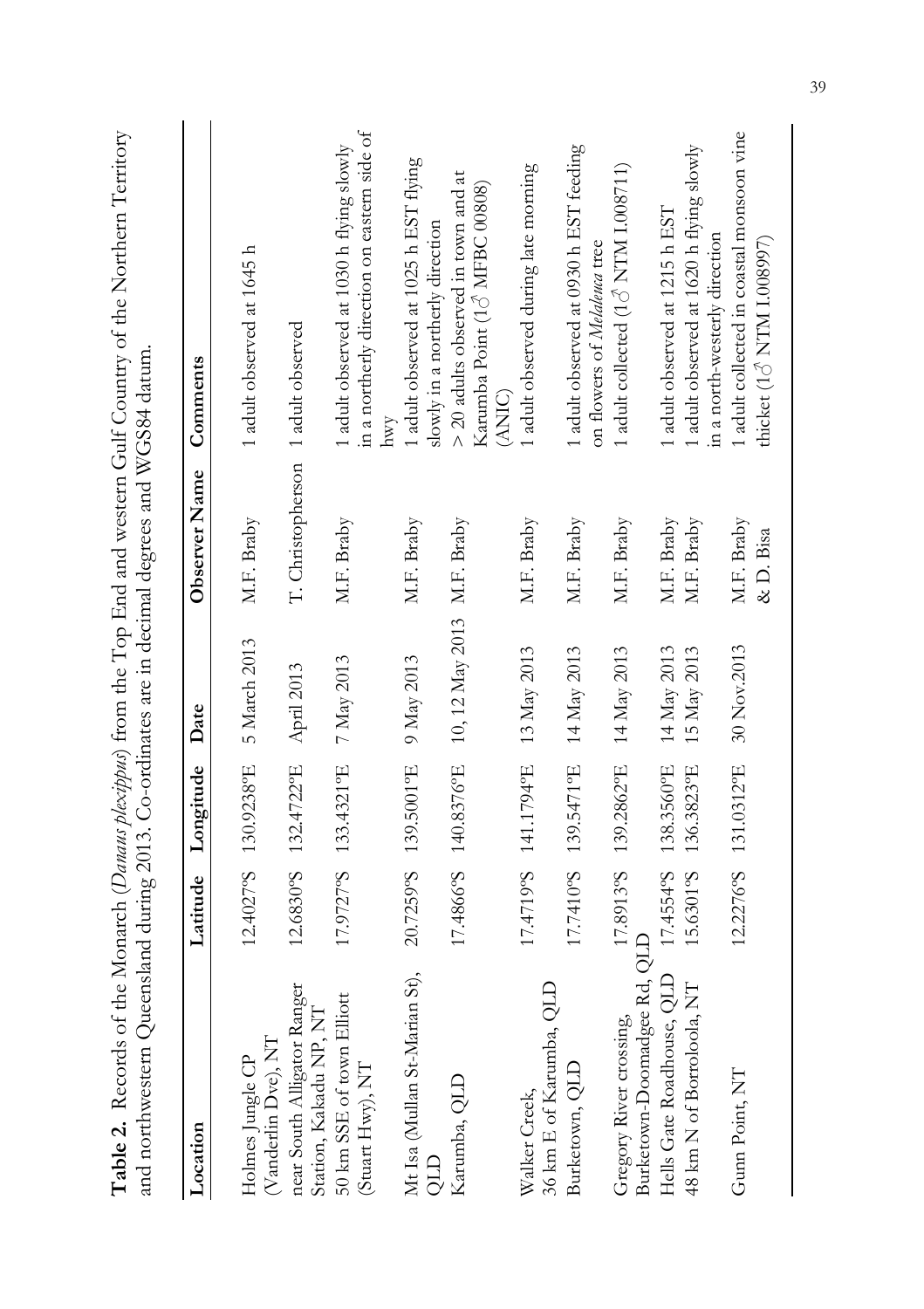an open cleared area adjacent to coastal semi-deciduous monsoon vine thicket. The specimen evaded capture and did not return to the site over the next week as evidenced by the author's repeated and thorough searches. The individual was clearly distinguished from similar congeneric species such as the Chocolate Argus (*Junonia hedonia*) and the Meadow Argus (*J. villida*) by the presence of an olive-brown upperside ground colour in the proximal half of the wings, absence of a chocolate-brown ground colour and absence of broad bright orange rings on the upperside. It was smaller in size than *J. hedonia*, but larger than *J. villida*.

#### **Lurcher (Yoma sabina)**

Within the Northern Territory, the Lurcher butterfly has been recorded from Gove Peninsula (Fenner 1991) and Groote Eylandt (Common & Waterhouse 1981). Dunn & Dunn (1991) and Braby (2000, 2004) indicated that it occurs further west at Darwin, that location being based on an early record by Waterhouse & Lyell (1914). No further specimens or observations of *Yoma sabina* have been made from the Darwin area since that time (Meyer *et al.* 2006), or indeed anywhere from the northwestern corner of the Top End (M.F. Braby, D. Bisa, D.C. Franklin and S. Keates, unpubl. data), casting doubt on whether the species is established in the area. Lack of confirmation for more than 100 years from this area calls into question the reliability of Waterhouse & Lyell's (1914) historic record from Darwin.

#### **White-banded Line-blue (Nacaduba kurava felsina)**

Waterhouse & Lyell (1914) described this lycaenid as a subspecies based on a series of 8 individuals (3 $\hat{3}$ , 5 $\hat{9}$ ) reputedly from Darwin. The butterfly appears to have a small geographical range, being restricted to the higher rainfall areas of the northwestern corner of the Top End (Meyer 1996; Braby 2000). Meyer *et al*. (2006) called for further data to confirm its existence in the Darwin area, noting that the species had not been recorded from the area since Waterhouse & Lyell (1914). The nearest known location of the species to the city of Darwin is Bamboo Creek (given as "the Marrakai Road jungle") (Meyer 1996), approximately 60 km SE of Darwin. At Bullocky Point, Darwin (12.4377ºS, 130.8337ºE), the author collected a series of 10 males (voucher specimens:  $1\textcircled{}^3$  NTM I.006005, 1♂ NTM I.006006, 1♂ MFBC 00683 (ANIC), 1♂ MFBC 00684 (ANIC),  $1\textcircled{}^{\wedge}$  MFBC 00685 (ANIC),  $1\textcircled{}^{\wedge}$  MFBC 00686 (ANIC)) in a degraded patch of monsoon forest at the edge of a crest above Mindil Beach between November 2010 and January 2011. They were collected after midday, settled 3–4 m above the ground in a particular light gap in the understorey. When one male was removed, another male would often enter the light gap soon after and usually perch on the same branch as the first male. These observations suggest the males were using the microhabitat as a mate-location site to detect receptive females for mating. Tropical Cyclone Carlos subsequently destroyed the gap in mid February 2011, after which no more adults were encountered despite careful searches. There was no evidence of *Embelia curvinervia*. (Myrsinaceae), the known larval food plant for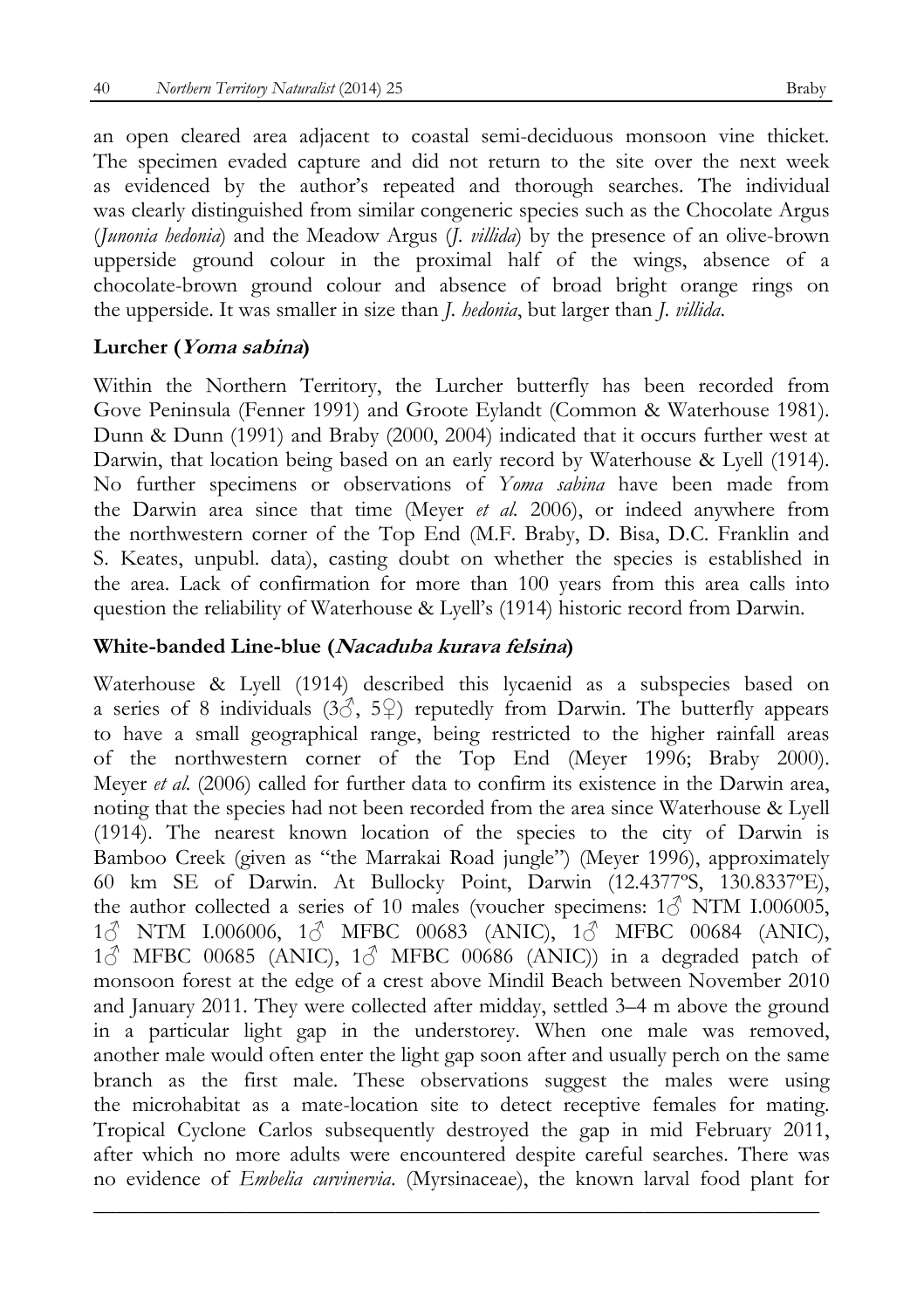the White-banded Line-blue (Meyer 1996), growing in the area, but based on the number of adults encountered it was assumed that the species was breeding in the general vicinity.

# **Samphire Blue (Theclinesthes sulpitius)**

This common and widespread species of butterfly inhabits coastal areas of northern and eastern Australia, but there are surprisingly few published records from the Northern Territory. Meyer & Wilson (1995) first recorded it from the Top End where they discovered breeding populations in the Darwin area (i.e. Buffalo Creek, Shoal Bay, and Elizabeth River). Bisa (2013) observed it further west at several sites between Maningrida and Milingimbi in July and August 2007 and in August 2009. More recently, D. Bisa and D.C. Franklin collected a pair (voucher specimens: 1♂ NTM I.006020, 1♀ NTM I.006021) from Bing Bong 48 km N of Borroloola in the Gulf of Carpentaria on 6 January 2011. During a recent visit to this site (15.6301°S, 136.3823°E) the author collected a series of specimens (11 $\zeta$ , 2 $\zeta$ ) on 16 May 2013 and found the species to be abundant in estuarine saltmarsh habitat dominated by *Tecticornia* spp. (Amaranthaceae).

### **Glistening Line-blue (Sahulana scintillata)**

There are few records of this species of butterfly from the Northern Territory (Franklin *et al.* 2007). Waterhouse & Lyell (1914) listed it from Darwin in September. Dunn & Dunn (1991) referred to an historic record  $(2\hat{P})$  from this location in the NMV (voucher specimens: 1♀ LEP-8834, 1♀ LEP-8835, both with label data "P Darwin, Sep. [19]08, P.F. Dodd"); these specimens no doubt formed the basis of Waterhouse & Lyell's (1914) record. Meyer *et al*. (2006) recorded the species from Buffalo Creek, Darwin, in June 2003, from the Hunting Reserve 10 km E of the Adelaide River bridge (Arnhem Hwy) in June 1994, and from the Mary River bridge (Arnhem Hwy) in June 1994. Franklin *et al.* (2007) recorded it from Gunn Point in June 2006. It has also been recorded at Darwin River (12.7872ºS, 130.9702ºE), where a female was netted (and released) on flowers of Turkey Bush (*Calytrix exstipulata*), on 3 July 2010 (D. Bisa and D.C. Franklin, pers. comm.). At Mary River Reserve on the Mary River crossing of the Arnhem Hwy (12.9084°S, 131.6455°E), the author collected a small series  $(4\textcircled{3}, 6\textcircled{2})$  of adults which were feeding during the afternoon on the flowers of *Lophostemon lactifluus* growing in riparian woodland on 1–2 July 2013. Thus, there are six known locations of *Sahulana scintillata* in the Top End, all from the northwestern corner mainly during the mid-dry season (i.e. June–July). During field work in northeastern Arnhem Land, the author recorded this species on the Gove Peninsula at the Koolatong River crossing (Gapuwiyak-Balma Track) (13.1051ºS, 135.7263ºE) on 10–13 August 2007. A series of five males (voucher specimens: 1 cNTM I.005247, 1 cNHBC 00338 (ANIC)) in good condition was collected, and others observed, between 1540–1720 h. All were flying rapidly close to, or perched 5 m above ground level on, the foliage and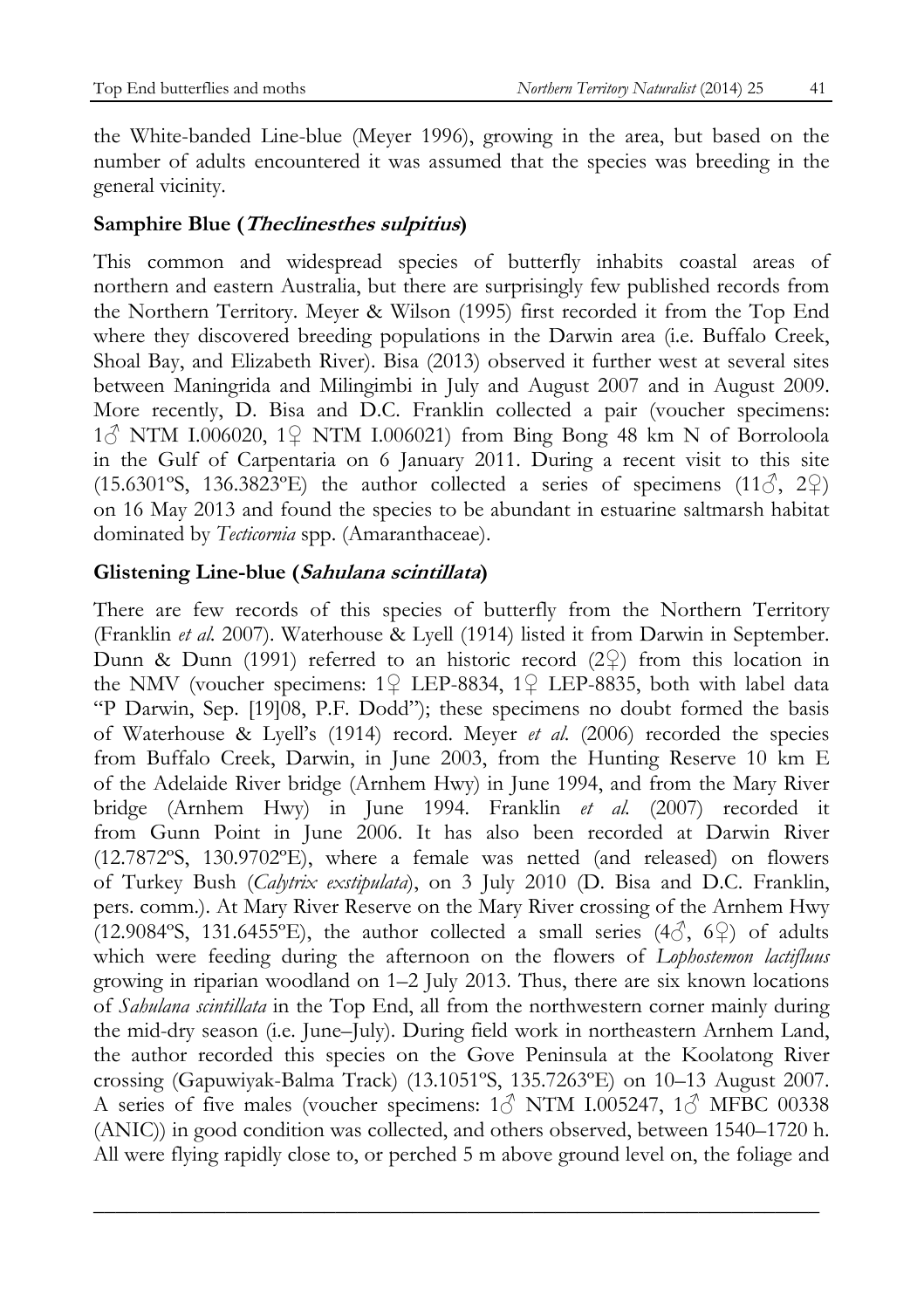dead twigs of *Lophostemon psidioides* and *Acacia leptocarpa* growing in riparian paperbark open woodland.

### **Plumbago Blue (Leptotes plinius pseudocassius)**

In a rather obscure note, Burns (1989) recorded this species of butterfly from the Top End in May 1985, stating "*Sintarucus pseudocassius* [sic] … Four female, three male taken near the South Alligator River in the Kakadu NP. Species numerous." This record was subsequently accepted with some reservation by Dunn & Dunn (1991), and was followed by Braby (2000, 2004, 2008). Dunn & Dunn (1991, p. 419) remarked "Surprisingly, there are no other records of this species from near Darwin… It is desirable to have further confirmation of the species presence in the 'Top End' region." Burns' record is the only report of *Leptotes plinius* from the northern half of the Northern Territory, a species which otherwise is very common and widespread in Queensland and New South Wales, particularly in coastal and near-coastal areas. Despite extensive searches in Kakadu National Park and elsewhere (M.F. Braby, D. Bisa, D.C. Franklin and S. Keates, unpubl. data), additional evidence of this species' presence in the Top End has not been forthcoming. Moreover, *Plumbago zeylanica*, the natural larval food plant of *L. plinius* in Queensland, is distributed widely across the Top End where it occurs in pockets of monsoon vine thicket (Liddle *et al.* 1994), usually associated with rocky areas or outcrops (K. Brennan, pers. comm.). The reliability of Burns' records has previously been called into question, with several facts shown to be in error (Braby 1991). J.F. Burns travelled extensively around Australia during May and June 1985 and he may have accidentally mislabelled some of the material whilst on route from northern Queensland to the Northern Territory.

# **Discussion**

The new spatial records documented here, and the review of previous records, serve to clarify the geographical distribution for a number of species of butterflies and diurnal moths in the Top End of the Northern Territory. Of particular interest are the records of the moths *Alcides metaurus*, *Mimeusemia centralis* and *Euchromia creusa*, which represent new occurrences for the Northern Territory. In contrast, the record of the butterfly *Leptotes plinius* is considered to be erroneous and accordingly this species should be removed from the inventory of the Top End's lepidopteran fauna; the only reliable occurrence of this species in the Northern Territory is from central Australia (Pfitzner & Fargher 1976).

The two locations for *Libythea geoffroyi*, from Fish River Station and Gregory National Park, represent the first confirmed resident breeding populations of the species in the Northern Territory. Johnson & Valentine (1989) described the life history of the subspecies *L. geoffroyi nicevillei* from Cape York Peninsula, QLD, but the larval food plant and early stages of the subspecies *L. geoffroyi genia* from the Kimberley and Top End have not previously been reported. Members of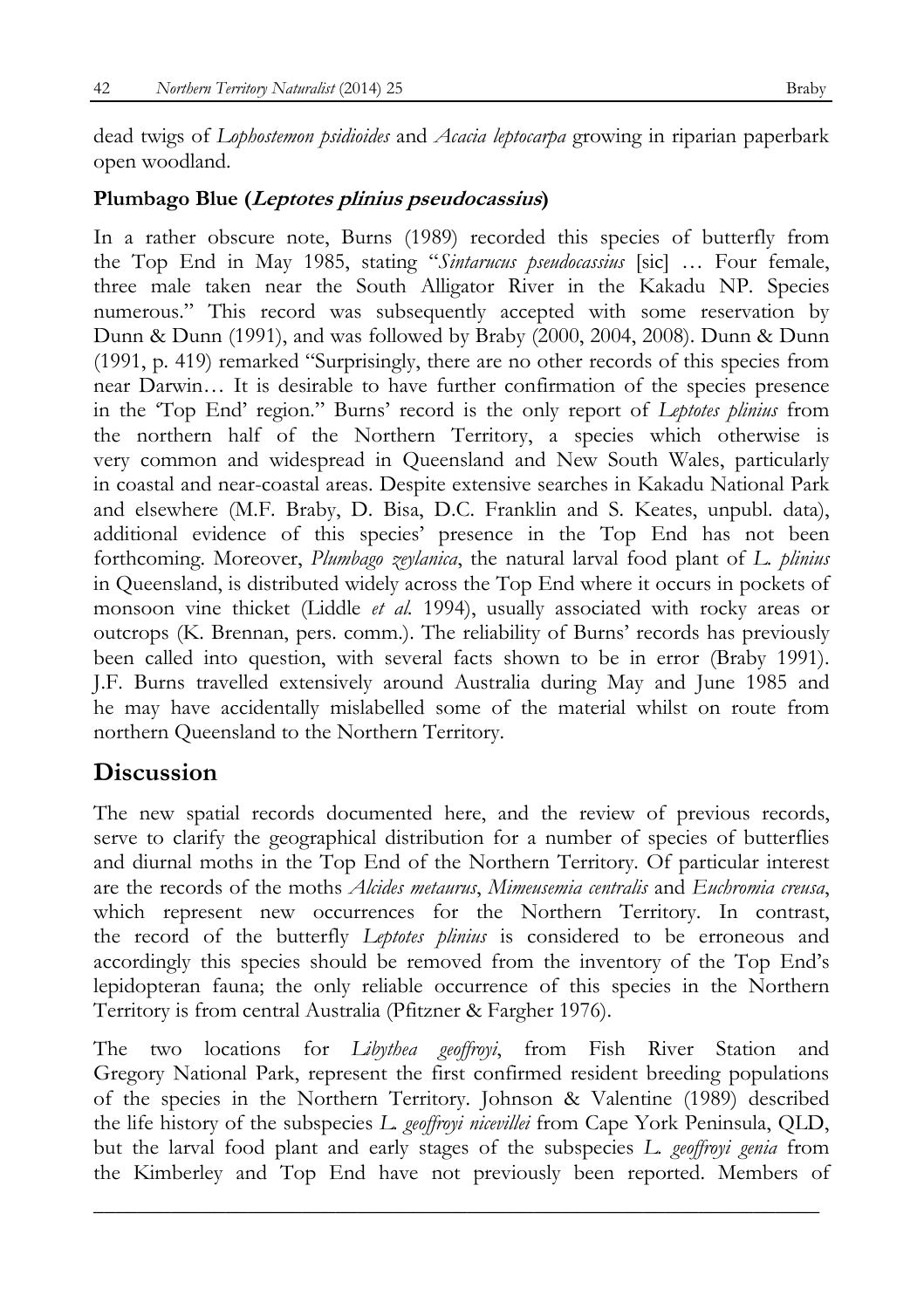*Libythea* specialise on *Celtis* throughout the Old World (Kawahara 2009), and *C. philippensis* is the only species of the genus which occurs in northwestern Australia (i.e. its geographical range overlaps that of *L. geoffroyi genia*). Because of this specific host plant association, it has long been suspected that *C. philippensis* is the larval food plant of *L. geoffroyi genia*. Moreover, adults have frequently been collected in association with this tree (e.g. Williams *et al.* 2006; Meyer *et al.* 2013). The discovery of a pupal exuvium on a leaf of *C. philippensis* and other evidence at Fish River confirms that this tree is indeed the larval food plant of *L. geoffroyi genia*. The two locations at which the butterfly was recorded in the Top End were characterised by semi-deciduous monsoon vine thicket growing on limestone with a high density of *C. philippensis*. This habitat type is very patchy in the inland areas of the Top End; the patches are typically small in extent (comprising a few hectares) and surrounded by an extensive matrix of savannah woodland.

*Danaus plexippus* does not naturally occur in northwestern and northern central Australia (i.e. the species is non-resident in these regions), and at least one of the records from Darwin originated from a 'butterfly release' from stock reared interstate. Butterfly releases in Australia have largely been founded on this species (New 2008), which is native to North America but which has become naturalised in Australia. The most numerous events at which butterflies are released are weddings, but other social gatherings such as anniversaries, birthdays and even funerals can be the occasion for mass releases. The perceived advantages of substituting butterflies for confetti, balloons, or doves revolve around their aesthetic appeal and cultural/spiritual significance (e.g. they are symbolic of new life). The ecological impacts of introducing species within and outside their natural range are not well understood. New (2008) argued that the educational benefits and enhanced awareness of butterflies in the natural world generated by releases outweigh current conservation concerns, especially for species that are released within their migratory/non-permanent resident range. He recommended that releases ought to be reported/monitored and this is clearly relevant in cases where a species is released well outside its known range because it affects the way in which spatial data are collected and analysed. However, other records from remote areas elsewhere in the Top End, central Australia and the western Gulf Country–where Monarchs were particularly abundant during the early dry season of 2013–most likely represent a large-scale range expansion that occurred during April–May of that year. For three of the observations, adults were flying in a northerly or north-westerly direction, which suggests they may have originated from breeding sites further southeast along the eastern coast (Smithers 1977). Further observations are needed to determine if such a movement is an annual phenomenon or if it was a response to an unusual weather pattern (e.g. the floods that lead to proliferation of larval food resources and hence high butterfly population densities) that prevailed during the 2012–2013 wet season.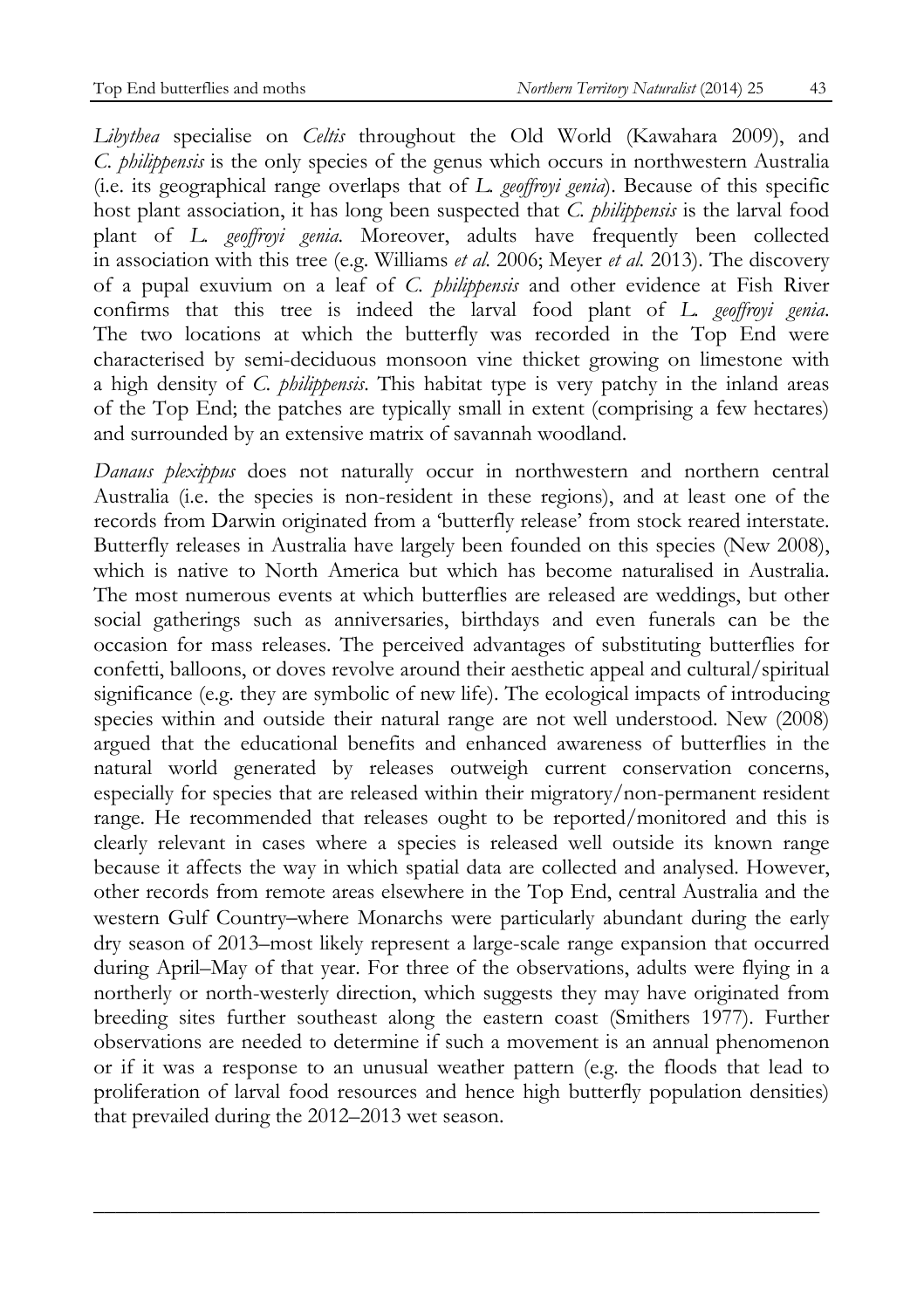

Figures 10–13. Known spatial distribution of butterfly and diurnal moth species restricted to northeastern Arnhem Land and/or the Gulf of Carpentaria within the Top End, NT: **10.** Zodiac Moth (*Alcides metaurus*); **11.** Orchard Swallowtail (*Papilio aegeus*); **12.** No-brand Grass-yellow (*Eurema brigitta*); **13.** Red-banded Jezebel (*Delias mysis mysis*). Inset map for Figure 10 shows the Northern Territory. Symbols refer to the following sources of data:  $\bullet$  vouchered specimens in museum collections,  $\blacksquare$  field observations,  $\blacktriangle$  records published in the scientific literature.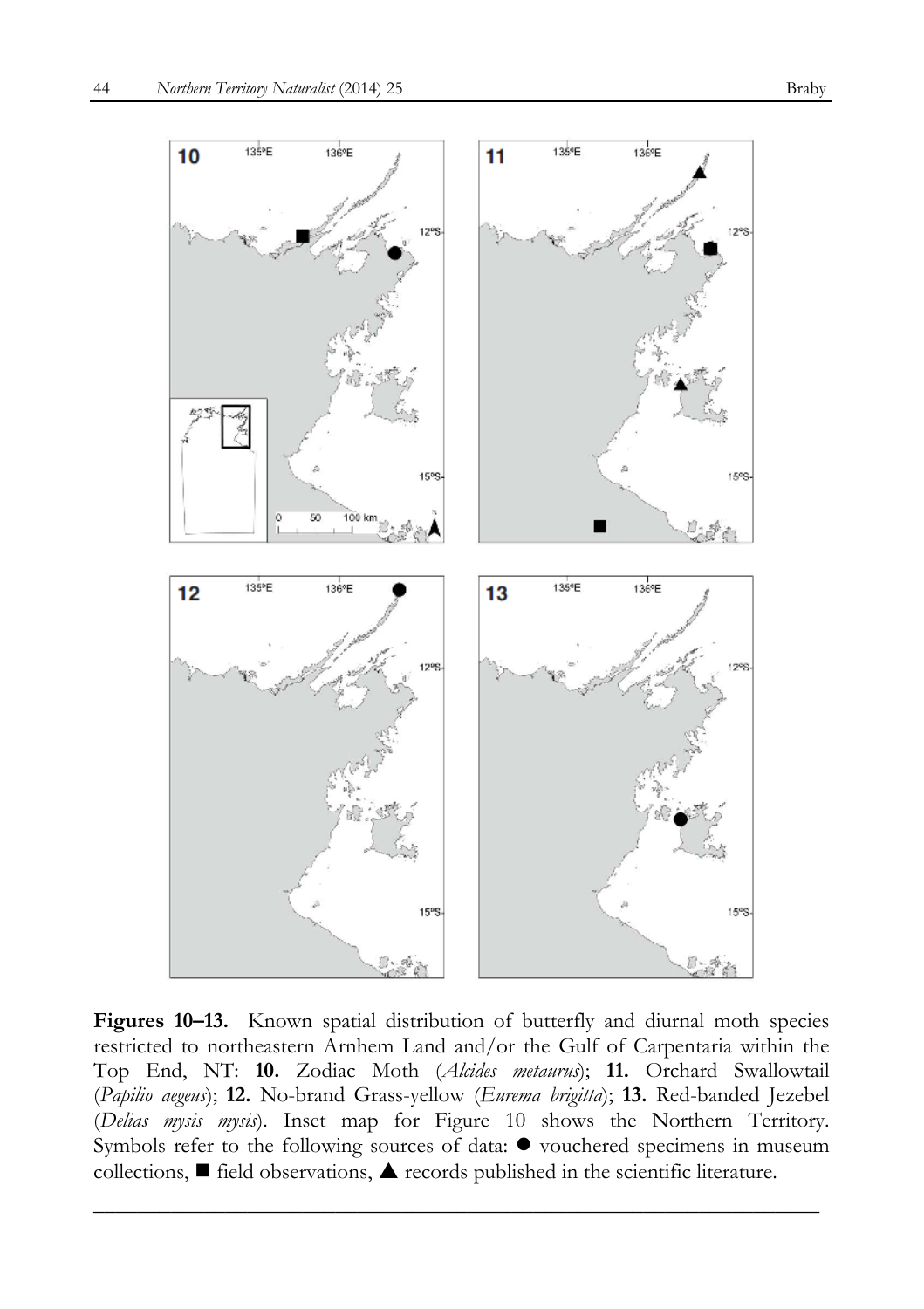

**Figures 14, 15.** Known spatial distribution of butterfly species restricted to northeastern Arnhem Land within the Top End, NT: (14) Gove Crow (*Euploea alcathoe enastri*); (15) Lurcher (*Yoma sabina*). Symbols refer to the following sources of data:  $\bullet$  vouchered specimens in museum collections,  $\blacksquare$  field observations, ▲ records published in the scientific literature.

It is likely that *Danaus chrysippus* is not permanently established on the Australian mainland or Torres Strait, it being a rare immigrant from the Lesser Sunda Islands or Maluku. The presence of numerous adults on Cobourg Peninsula, including a freshly emerged female during the 2006–2007 wet season, provides circumstantial evidence that the species colonised the mainland (i.e. population bred temporarily) during the 2006–2007 wet season, but it did not establish. Similarly, the few records of *Junonia erigone* in January–February suggest this species is a rare vagrant to Australia, with adults dispersing from Indonesia or East Timor during the wet season, possibly facilitated by the monsoon trade winds, which blow in an east-southeasterly direction from the Lesser Sunda Islands.

Collectively, the records for *Catopsilia pyranthe* from the Darwin area and nearby locations suggest that this species is a rare seasonal immigrant or migrant to the northern coastal parts of the Top End, the species being more abundant in the semi-arid areas of the monsoon tropics. Available data suggests migrations are likely to occur mainly during the wet season (anytime from December to April), with occasional appearances in the mid-dry season (June to August).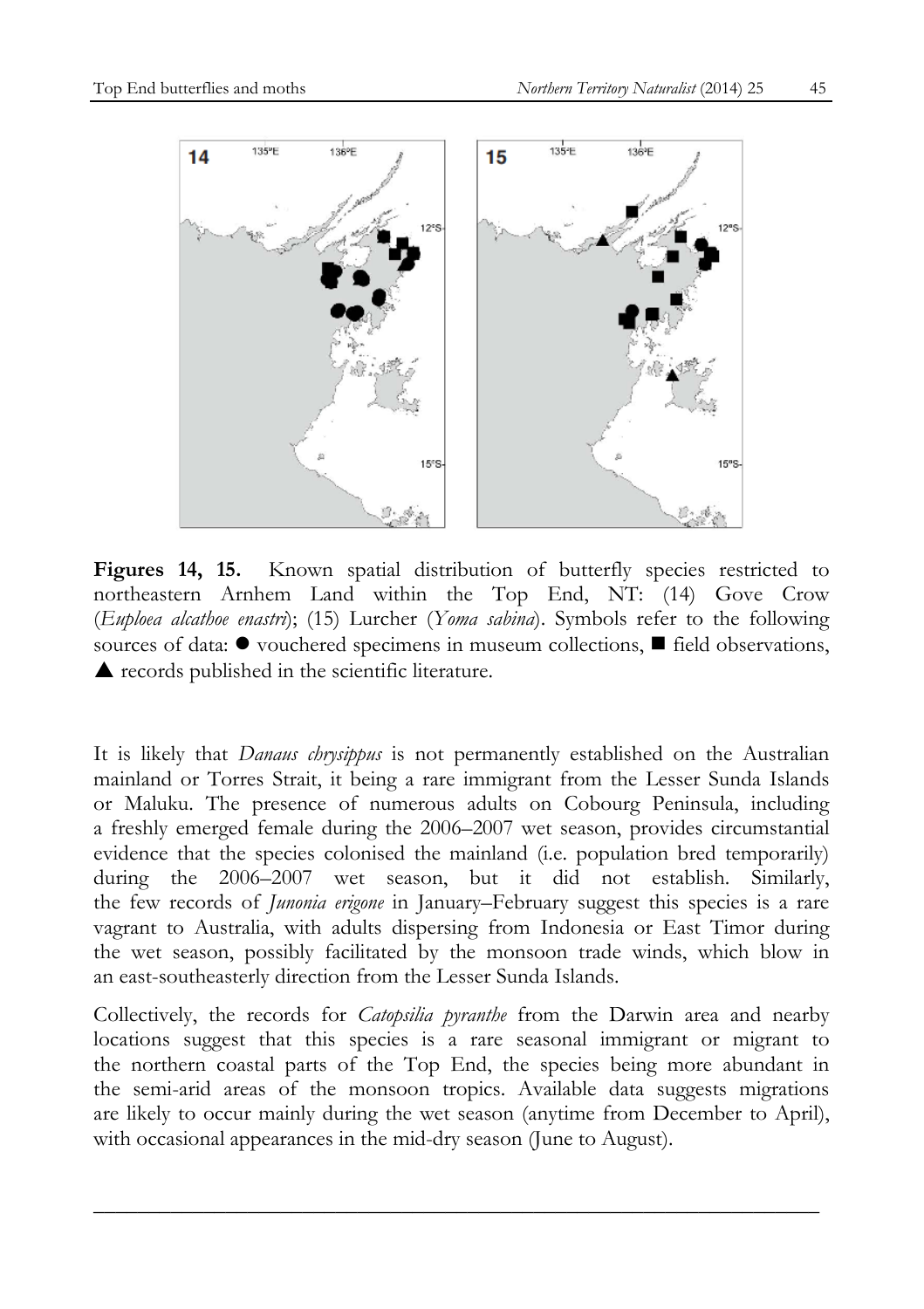Clarification of the spatial distribution of several species of butterfly, namely *Papilio aegeus*, *Eurema brigitta* and *Yoma sabina*, in the Top End provides a new perspective on the extent of range restricted taxa in north-eastern Arnhem Land and the Gulf of Carpentaria. Assuming that the early published records of these three species from Darwin and nearby areas are erroneous, their geographical ranges should be considered to be restricted to northeastern Arnhem Land and/or the Gulf of Carpentaria (Figures 11, 12, 15). At least six species in the Northern Territory are confined or almost confined to this region (Figures 10–15), emphasising the uniqueness of the Gove Peninsula and its adjacent islands. Three of these species, *Papilio aegeus* (Figure 11), *Euploea alcathoe enastri* (Braby 2010a) (Figure 14) and *Yoma sabina* (Figure 15), are resident with permanent breeding populations. In contrast, the three other species, the diurnal moth *Alcides metaurus* (Figure 10) the pierid *E. brigitta* (Figure 12) and the Red-banded Jezebel (*Delias mysis mysis*) (Figure 13), appear to be non-resident and are probably vagrants that occasionally disperse from Cape York Peninsula, QLD, across the Gulf of Carpentaria to northeastern Arnhem Land. The larval food plants of *A. metaurus* in northeastern Queensland include three species of *Omphalea* and two species of *Endospermum*, all tropical rainforest vines or tall trees in the Euphorbiaceae (Coleman & Monteith 1981; Monteith & Wood 1987; Harrison 2010; Moss 2010). None of these species occurs on the Gove Peninsula, and only one (*Endospermum myrmecophilum*) occurs in the Northern Territory (Short *et al.* 2011), where it is restricted to the Tiwi Islands and northwestern corner of the Top End (Liddle *et al.* 1994). Therefore, the occurrence of *A. metaurus* in northeastern Arnhem Land in October and November is most likely the result of vagrants dispersing from northern Queensland associated with large-scale movement of adults at that time of year. It remains to be established if *E. brigitta* is permanently established in the Wessel Islands or if the single individual captured by E.D. Edwards was a vagrant; the presence of only a single female specimen in worn condition favours the latter hypothesis. *Delias mysis mysis* is also known only from a single male specimen collected from Groote Eylandt in the Gulf of Carpentaria (Talbot 1928–37, 1943; Braby 2012b). The specimen either represents a vagrant from northern Queensland or it has been mislabelled, in which case the locality is in error.

# **Acknowledgements**

I thank Lynette Aitchison, Sheryl Keates, Ian Morris, Kenji Nishida, Neil Collier and David Lane for assistance with field work, Deb Bisa, Don Franklin, Ian Morris, Lyndsay Wilson, Geoff Martin, John Moss, Tarrah Christopherson and Jared Archibald for access to their records on which this article is based, Ted Edwards and Kym Brennan for information, and the ABRS Bush Blitz programme for providing funds for the field expedition to Fish River Station. I am particularly grateful to Don Franklin and John Moss for critically reviewing the manuscript and providing constructive comments. The Northern Territory Parks and Wildlife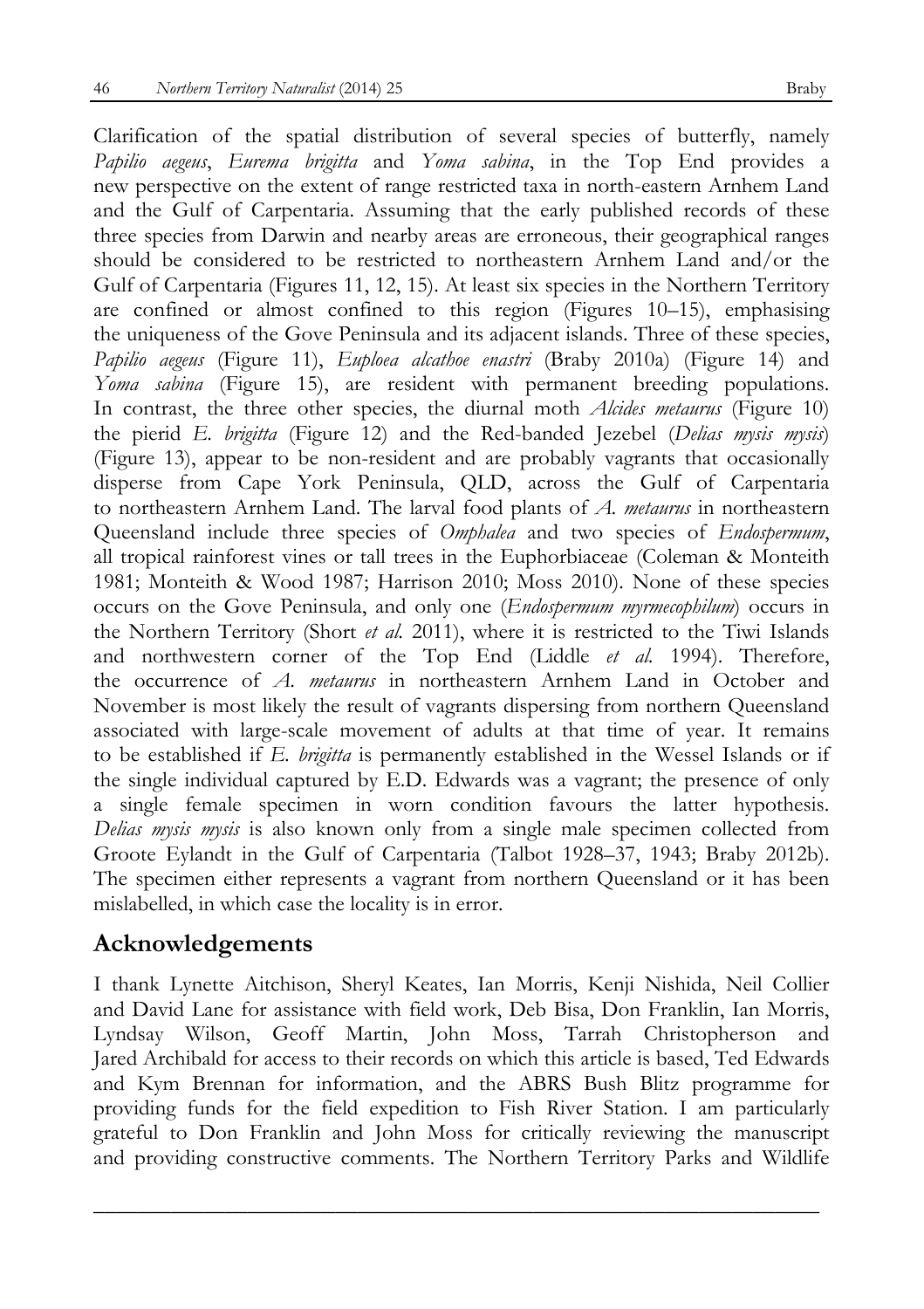Commission rangers at Black Point and Timber Creek are also thanked for providing access to lands under their control.

# **References**

- Angel F.M. (1951) Notes on the Lepidoptera of the Northern Territory of Australia, with description of new species. *Transactions of the Royal Society of South Australia* 74, 6–14.
- Bisa D. (2013) New locations of butterflies from northern Arnhem Land, Northern Territory *Northern Territory Naturalist* 24, 2–13.
- Braby M.F. (1991) Occurrence of *Hypochrysops byzos hecalius* Miskin (Lepidoptera: Lycaenidae) near Melbourne: further notes and comments on an article by J. Burns. *Victorian Entomologist* 21, 4–9.
- Braby M.F. (2000) *Butterflies of Australia. Their Identification, Biology and Distribution*. CSIRO Publishing, Collingwood, Melbourne.
- Braby M.F. (2004) *The Complete Field Guide to Butterflies of Australia*. CSIRO Publishing, Collingwood, Melbourne.
- Braby M.F. (2008) Biogeography of butterflies in the Australian monsoon tropics. *Australian Journal of Zoology* 56, 41–56.
- Braby M.F. (2010a) Conservation status and management of the Gove Crow, *Euploea alcathoe enastri* Fenner, 1991 (Lepidoptera: Nymphalidae), a threatened tropical butterfly from the indigenous Aboriginal lands of north-eastern Arnhem Land, Australia. *Journal of Insect Conservation* 14, 535–554.
- Braby M.F. (2010b) The merging of taxonomy and conservation biology: a synthesis of Australian butterfly systematics (Lepidoptera: Hesperioidea and Papilionoidea) for the 21st century. *Zootaxa* 2707, 1–76.
- Braby M.F. (2011a) New larval food plant associations for some butterflies and diurnal moths (Lepidoptera) from the Northern Territory and eastern Kimberley, Australia. *The Beagle, Records of the Museums and Art Galleries of the Northern Territory* 27, 85–105.
- Braby M.F. (2011b) Revised checklist of Australian butterflies (Lepidoptera: Hesperioidea and Papilionoidea): Addendum and Errata. *Zootaxa* 3128, 67–68.
- Braby M.F. (2012a) The butterflies of El Questro Wilderness Park, with taxonomic remarks on the Kimberley fauna, Australia. *Records of the Western Australian Museum* 27, 161–175.
- Braby M.F. (2012b) The taxonomy and ecology of *Delias aestiva* Butler, 1897 stat. rev. (Lepidoptera: Pieridae), a unique mangrove specialist of Euphorbiaceae. *Biological Journal of the Linnean Society* 107, 697–720.
- Braby M.F., Bertelsmeier C., Sanderson C. and Thistleton B. (2014) Spatial distribution and range expansion of the Tawny Coster butterfly, *Acraea terpsicore* (Linnaeus, 1758) (Lepidoptera: Nymphalidae), in South-East Asia and Australia. *Insect Conservation and Diversity*, (in press). DOI: 10.1111/icad.12038
- Braby M.F., Thistleton B.M. and Neal M.J. (2014) Host plants, biology and distribution of *Acraea terpsicore* (Linnaeus, 1758) (Lepidoptera: Nymphalidae): a new butterfly for northern Australia with potential invasive status. *Austral Entomology*, (in press). DOI: 10.1111/aen.12078
- Burns J.F. (1989) New records for Australian Lepidoptera distribution. *Victorian Entomologist* 19, 84.
- Coleman N.C. and Monteith G.B. (1981) Life history of the north Queensland Day-flying moth, *Alcides zodiaca* Butler (Lepidoptera: Uraniidae). *North Queensland Naturalist* 45, 2–6.

 $\overline{\phantom{a}}$  , and the contract of the contract of the contract of the contract of the contract of the contract of the contract of the contract of the contract of the contract of the contract of the contract of the contrac

Common I.F.B. (1990) *Moths of Australia*. Melbourne University Press, Melbourne.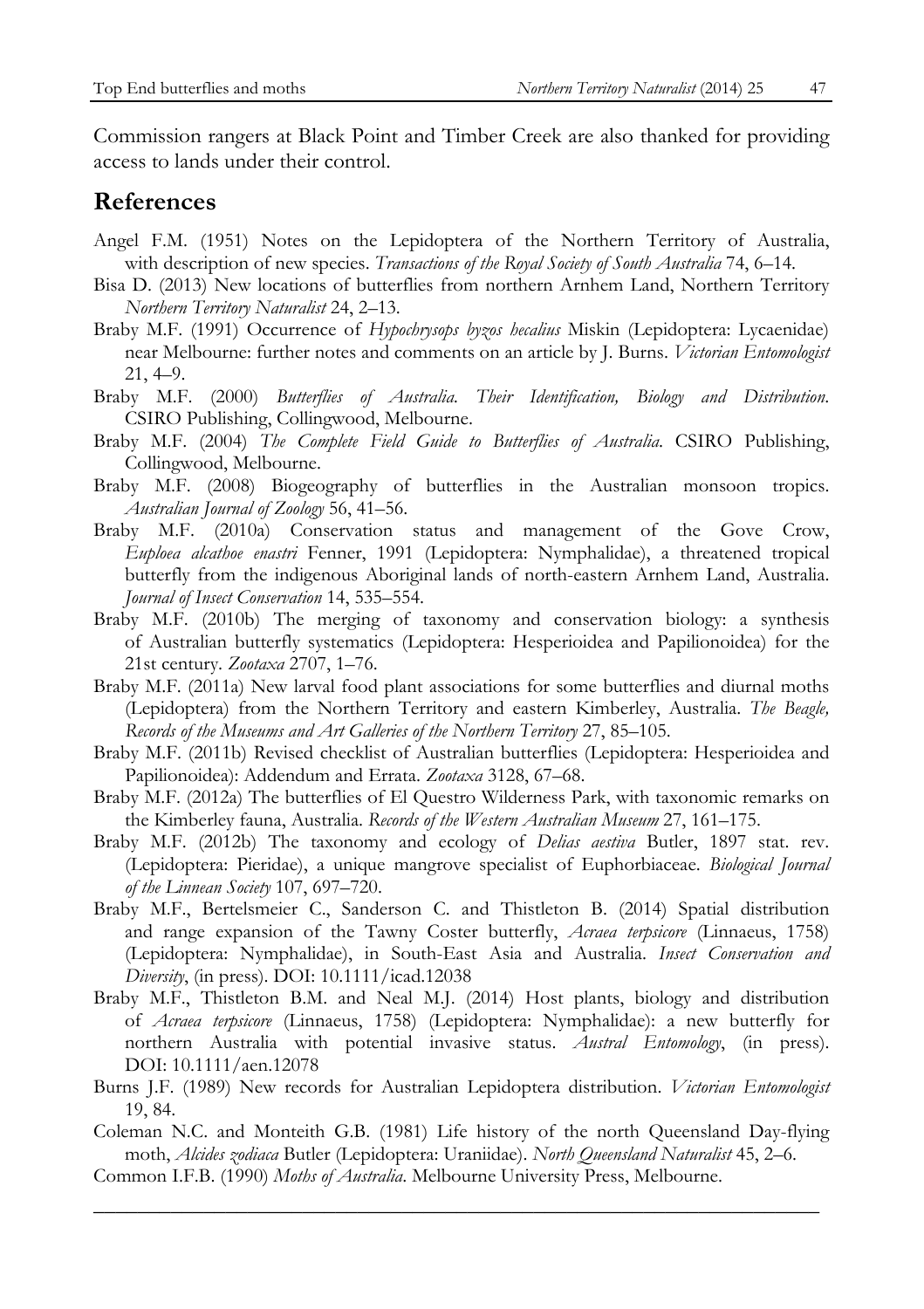- Common I.F.B. and Waterhouse D.F. (1981) *Butterflies of Australia*. Angus and Robertson, Sydney.
- Dunn K.L. (1980) A Northern Territory-Western Australia safari. *Victorian Entomologist* 10, 4–6.
- Dunn K.L. and Dunn L.E. (1991) *Review of Australian butterflies: Distribution, Life history and Taxonomy. Parts 1*–*4*. Published by the authors, Melbourne.
- Dunn K.L. and Franklin D.C. (2010) Exploring the adequacy of representation of butterfly species' distributions in a more accessible portion of northern Australia. *Northern Territory Naturalist* 22, 89–94.
- Edwards E.D. (1977) *Junonia erigone* (Cramer) (Lepidoptera: Nymphalidae) recorded from Australia. *Australian Entomological Magazine* 4, 41–43.
- Fenner T.L. (1991) A new subspecies of *Euploea alcathoe* (Godart) (Lepidoptera: Nymphalidae) from the Northern Territory, Australia. *Australian Entomological Magazine* 18, 149–155.
- Franklin D.C., Binns D. and Mace M. (2007) Glistening Line-blue. Fifth record of this butterfly in the Northern Territory. *Nature Territory. Newsletter of the Northern Territory Field Naturalists Club Inc.* February 2007, 4–5.
- Harrison M. (2010) The Zodiac Moth … a discovery and study. *Metamorphosis Australia. Magazine of the Butterfly and Other Invertebrates Club* 57, 4–7.
- Hutchinson J.F. (1978) Butterflies of the Daly River area, Northern Territory. *Victorian Entomologist* 8, 15–19.
- Johnson S.J. and Valentine P.S. (1989) The life history of *Libythea geoffroy nicevillei* Olliff (Lepidoptera: Libytheidae). *Australian Entomological Magazine* 16, 59–62.
- Kawahara A.Y. (2009) Phylogeny of snout butterflies (Lepidoptera: Nymphalidae: Libytheinae): combining evidence from the morphology of extant, fossil, and recently extinct taxa. *Cladistics* 25, 263–278.
- Lambkin T.A. (2009) A record of *Danaus chrysippus cratippus* (C. Felder) (Lepidoptera: Nymphalidae: Danainae) from Thursday Island, Torres Strait. *The Australian Entomologist* 36, 33–36.
- Liddle D.T., Russell-Smith J., Brock J., Leach G.J. and Connors G.T. (1994) *Atlas of the Vascular Rainforest Plants of the Northern Territory*. Australian Biological Resources Study, Canberra.
- Meyer C.E. (1996) Notes on the life history of *Nacaduba kurava felsina* Waterhouse and Lyell (Lepidoptera: Lycaenidae). *The Australian Entomologist* 23, 73–74.
- Meyer C.E., Weir R.P. and Brown S.S. (2013) Some new and interesting butterfly (Lepidoptera) distribution and temporal records from Queensland and northern Australia. *The Australian Entomologist* 40, 7–12.
- Meyer C.E., Weir R.P. and Wilson D.N. (2006) Butterfly (Lepidoptera) records from the Darwin region, Northern Territory. *The Australian Entomologist* 33, 9–22.
- Meyer C.E. and Wilson D.N. (1995) A new distribution record for *Theclinesthes sulpitius* (Miskin) (Lepidoptera: Lycaenidae) in the Northern Territory and notes on the life history. *The Australian Entomologist* 22, 63.
- Monteith G.B. and Wood G.B. (1987) *Endospermum*, ants and uraniid moths in Australia. *Queensland Naturalist* 28, 35–41.
- Moss J.T. (2010) Hostplants of the Zodiac Moth in Australia. *Metamorphosis Australia. Magazine of the Butterfly and Other Invertebrates Club* 57, 7–9.
- New T.R. (2008) Are butterfly releases at weddings a conservation concern or opportunity? *Journal of Insect Conservation* 12, 93–95.
- Nielsen E.S., Edwards E.D. and Rangsi T.V. (1996) *Checklist of the Lepidoptera of Australia. Monographs on Australian Lepidoptera, Volume 4*. CSIRO Publishing, Collingwood, Melbourne.